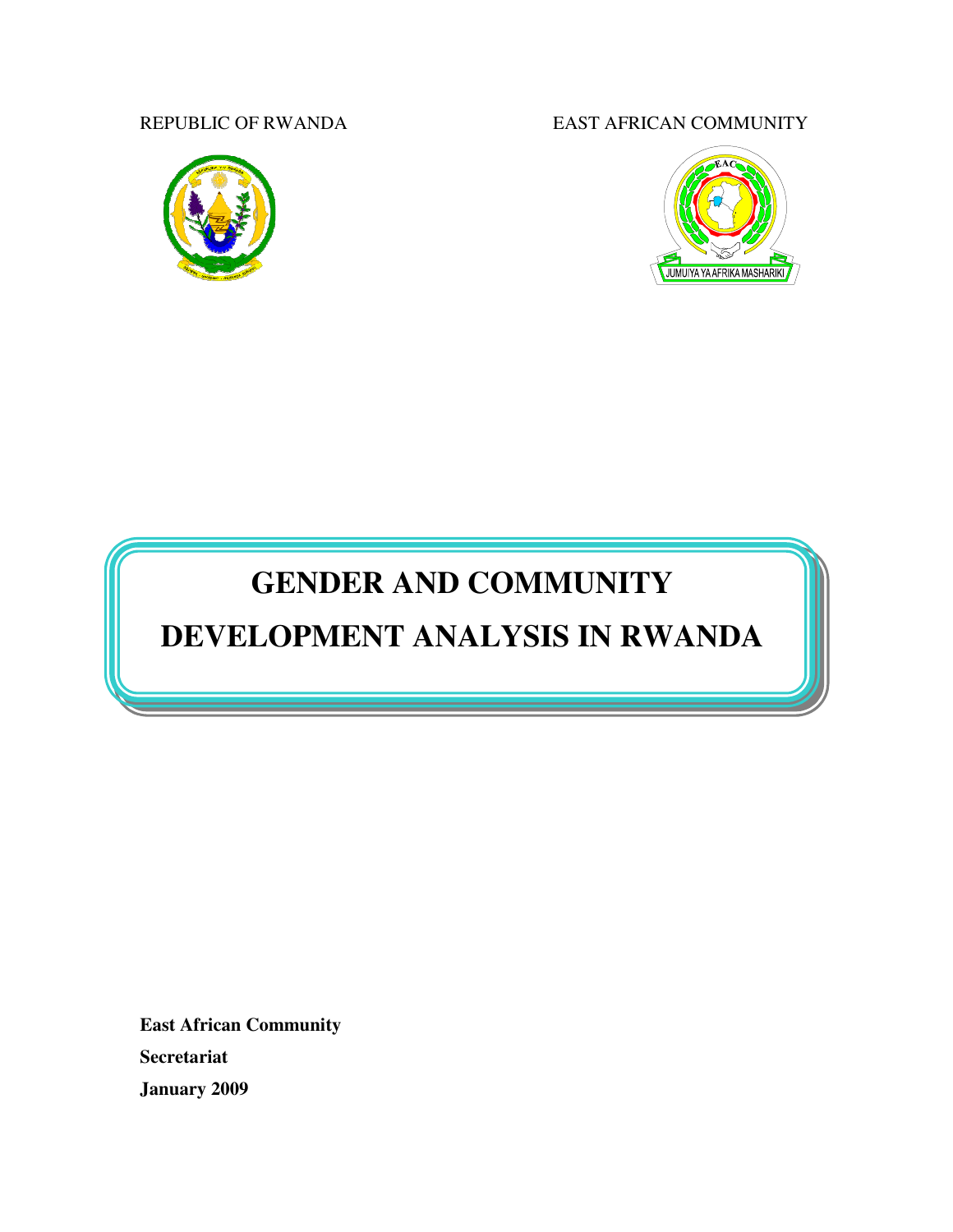| <b>Contents</b>                                                 | $\overline{2}$   |
|-----------------------------------------------------------------|------------------|
| <b>Acronyms</b>                                                 | 3                |
| <b>I. INTRODUCTION</b>                                          | $\boldsymbol{4}$ |
| 1.1. General Back ground                                        | 4                |
| 1.2. National Context                                           | 5                |
| 1.3. Justification                                              | 6                |
| 1.4. Problem Statement                                          | 7                |
| <b>II. METHODOLOGY</b>                                          | 8                |
| <b>III. SITUATION ANALYSIS</b>                                  | 9                |
| 3.1. Rwanda Profile                                             | 9                |
| 3.2. Legal and Institutional mechanisms                         | 10               |
| 3.2.1. Legal mechanisms                                         | 10               |
| 3.2.2. Institutional mechanisms                                 | 11               |
| 3.3. Empowerment of individuals, Households and Communities     | 13               |
| 3.4. Gender Mainstreaming in macro -economic and sectors levels | 15               |
| 3.4.1. Agriculture                                              | 17               |
| 3.4.2. Health                                                   | 18               |
| 3.4.3. Cultural and Traditional concerns                        | 22               |
| 3.4.4. Trade and Services                                       | 24               |
| 3.4.5. Education                                                | 26               |
| 3.4.6. Water and Sanitation                                     | 29               |
| 3.4.7. Research and Documentation                               | 30               |
| 3.4.8. Gender, Peace building and conflict resolution           | 31               |

# **IV. BEST PRACTICES 36**

2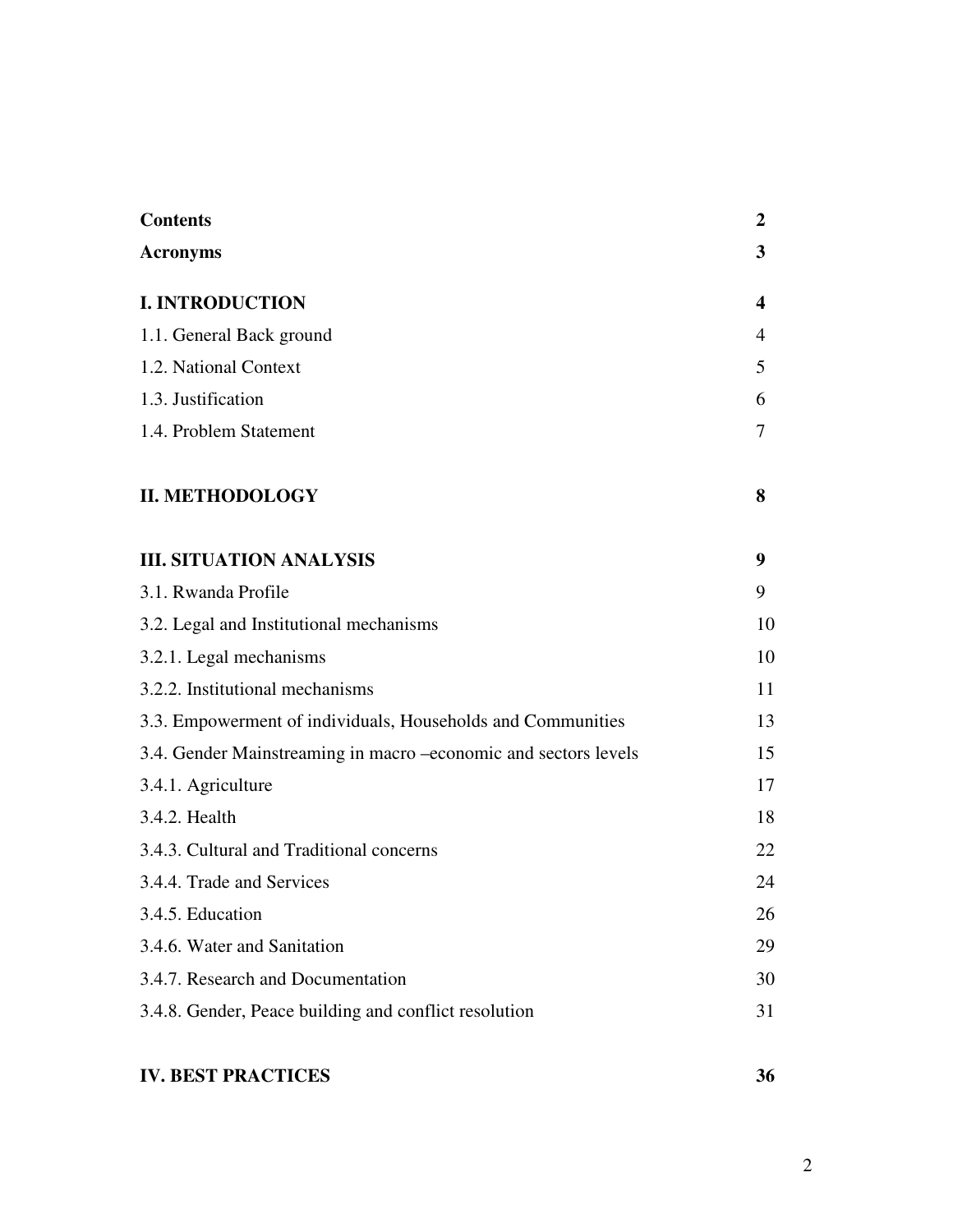# **V. CONCLUSION AND RECOMMENDATIONS 38**

#### **References 42**

# **Acronyms/Abbreviations**

**BPFA :** Beijing Plate Form of Action **EAC:** East African Community

**CEDAW**: Convention on the Elimination of All Forms of Discrimination Against Women

**CICs** : Community Innovation Centers

**CRC** : Convention of the rights of the Child

COMESA Common Market for Eastern and Southern Africa

**EDPRS :** Economic Development and Poverty Reduction Strategy

EICV : Household Living Conditions Survey

EFA : Education For All

FRSP : Fédération Rwandaise du Secteur Privé

GBI : Gender Budgeting Initiative

GBV: Gender-Based Violence

HIV Human Immunodeficiency Virus

HIMO : Haute Intensité en Main d'Œuvre

**ICT** Information and Communication Technology

**MIGEPROF:** Ministry in the Prime Minister's Office in Charge of Family and Gender Promotion

**MDGs :** Millennium Development Goal

**MINECOFIN**: Ministry of Finance and Economic Planning

**MINEDUC :** Ministry of Education

**NGP :** National Gender Policy

**NWC :** National Women Council

**NEPAD:** New Partnership for African Development

OVC: Orphans and other Vulnerable Children

**PRSP** : Poverty Reduction Strategy Paper

**CSOs** : Civil Society Organizations

**NGOs** : Non Governmental Organizations

**UPC :** Universal Primary Completion

**NER** : Net Enrolment Rates

**SADC** : Southern African Development Community

3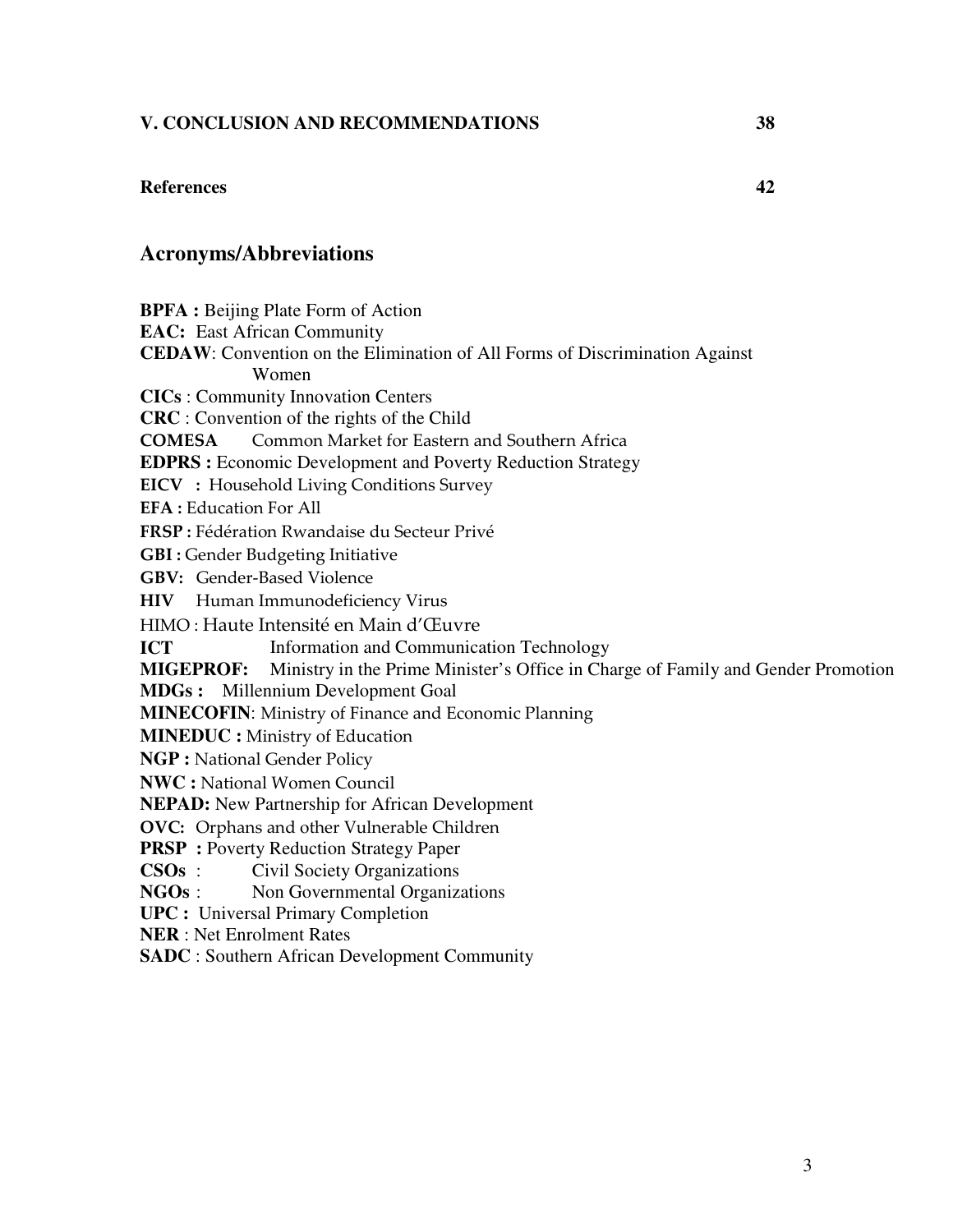# **I. INRODUCTION**

#### **1.1. General Back ground**

The importance of mainstreaming gender in any country's development initiatives and the need to monitor and evaluate the progress of the mechanism is premised on the alarming global gender disparities in social and economic opportunities, property and rights.

 On several occasions, the Government of Rwanda (GoR) has, through its stands and actions, demonstrated its commitment to work towards the reduction of gender-based inequalities and promotion of gender equality and equity in all areas.

Rwanda adopted the Beijing Platform for Action and undertook strategic actions aimed at tackling twelve identified crucial areas. It ratified and adhered to a number of international and regional conventions, charters and declarations, including, the CEDAW, the Millennium Development Goals (MDGs), the United Nations Security Council Resolution 1325, the Universal Declaration of Human Rights of 10 December 1948, the New Partnership for Africa's Development(NEPAD), Southern African Development Community (SADC), COMESA and among others . All these instruments highlight gender as an important approach for sustainable development. By ratifying the Convention on the Elimination of All Forms of Discrimination against Women (CEDAW), in November 1981, Rwanda undertook to take appropriate measures, including legislation to fight any act or practice of discrimination against women, to modify and/or abolish existing laws, regulations, customs and practices which embody discrimination against women as discussed in the next section.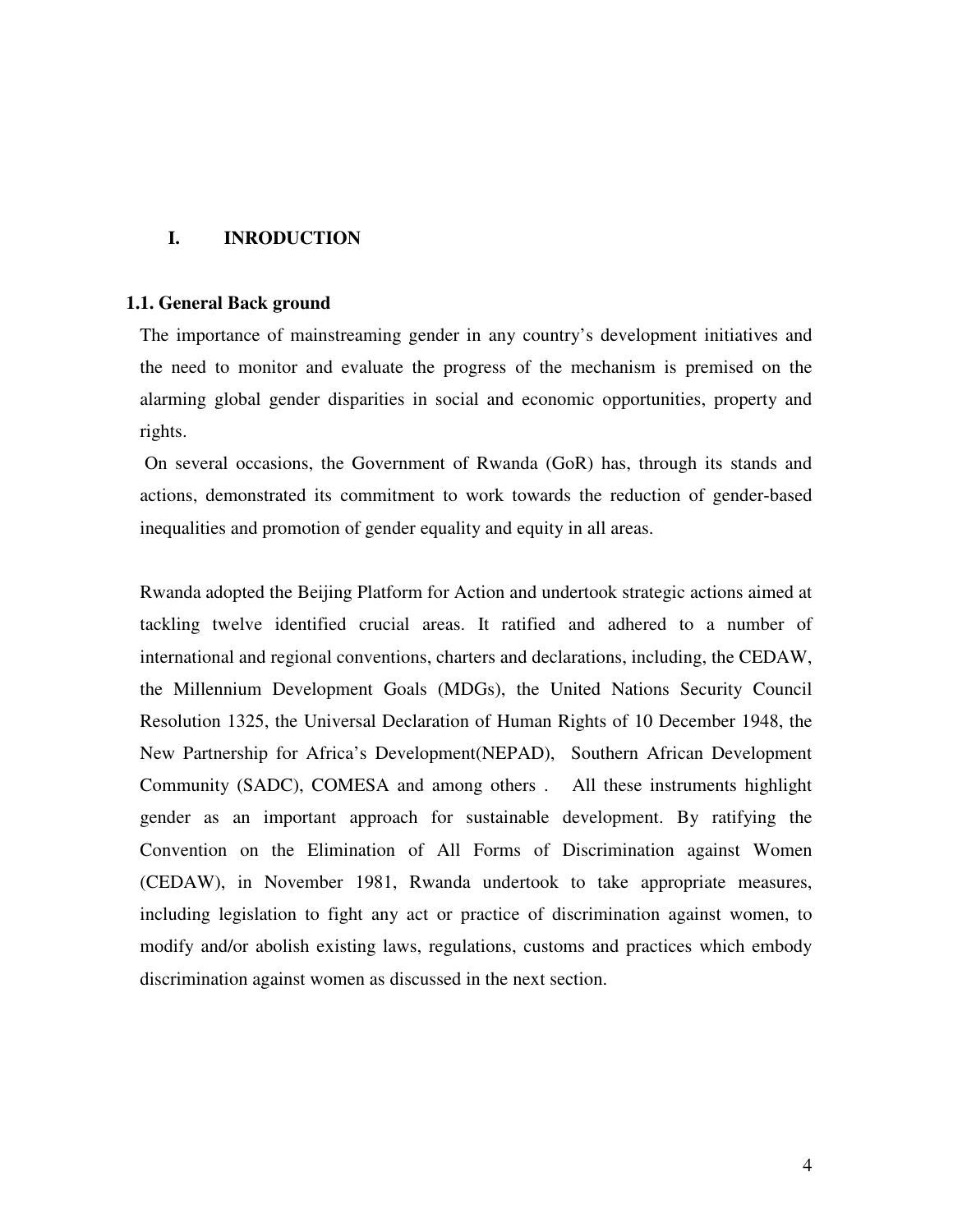# 1.2. National context

The Government of Rwanda is highly committed to the cause of gender equality and women's empowerment as transpired in the June 2003 National Constitution, the National Gender Policy, the National Gender Machineries, the ratification of CEDAW, implementation of the Beijing Plate form of Action (PFA), the Vision 2020 and the development of the Economic Development and Poverty Reduction Strategy (EDPRS), which highlight Gender as cross cutting issue.

In order to appreciate the progress Rwanda has made in mainstreaming gender in its development process, it is useful to consider the particular context of the country's recent historic traumatic experience of genocide. From 1994, Rwanda's post conflict experience has changed many social relations, including the gender ones, due to the unique country context. The 1994 genocide left behind unprecedented distortions in social relations and the exacerbated the already existing gender imbalances and inequalities. This is illustrated by the fact that today,  $35\%$  of households in Rwanda are headed by women<sup>1</sup>. Women performing non traditional roles such as decision making, managing financial resources, constructing houses and many others have characterized the post genocide roles of women period in Rwanda.

Rwanda's patriarchal social structure has been at the base of existing gender imbalances in the country for centuries. Of recent, however, the government of Rwanda has demonstrated strong political will to promote gender equality as a pre-requisite for sustainable development. The country's leadership view gender as human rights and development issues. Government's strong commitment is evidenced by the creation of a Ministry for gender and Family Promotion (MIGEPROF) and other appropriate machineries. One of the Mission of MIGEPROF is to promote gender equality and equity

l  $^1$  EICV2, 2005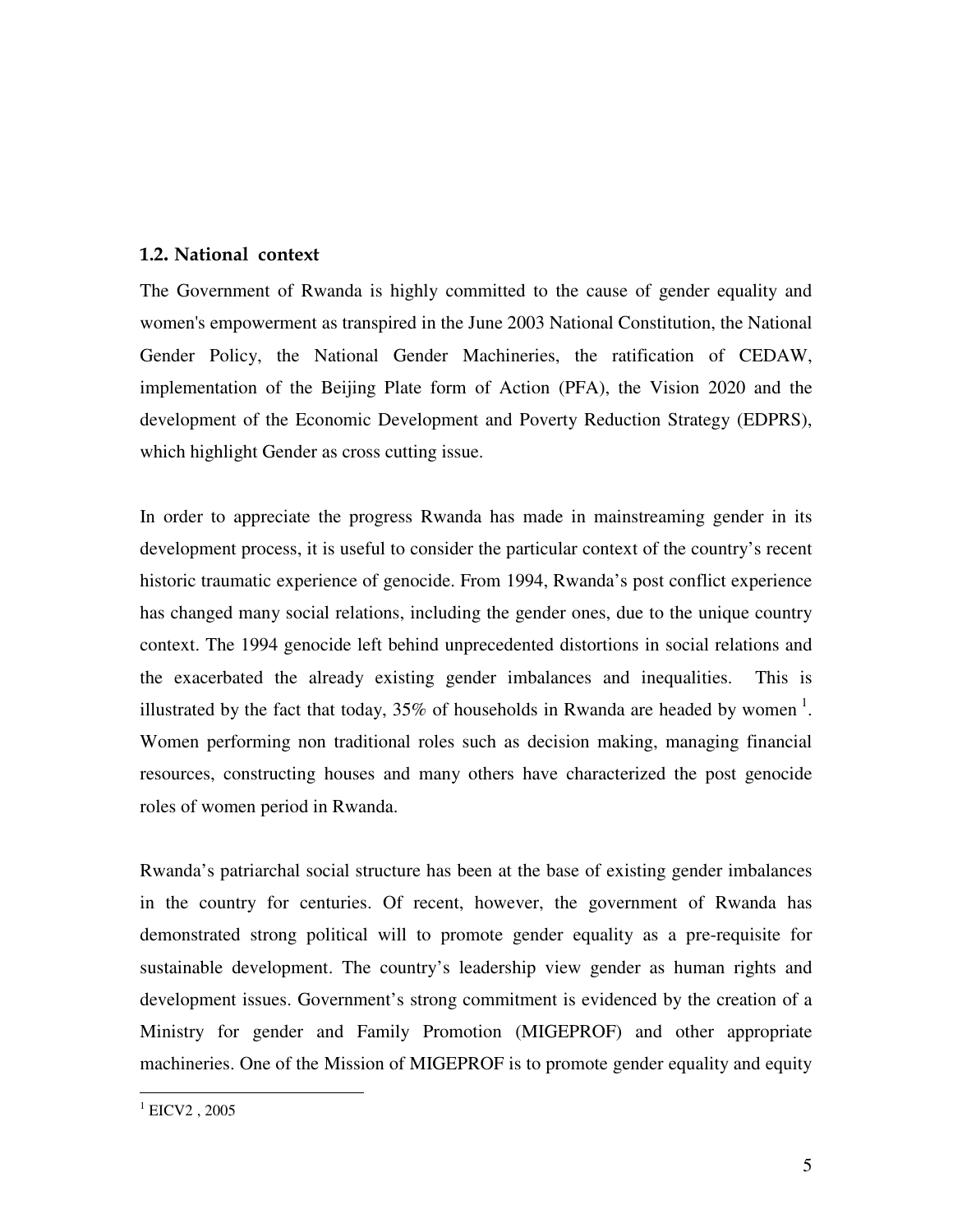that will translate into social, economic, institutional and political transformation.

Two approaches have been adopted in order to achieve mission of MIGEPROF. Firstly, the integration of gender dimension into the development process and secondly, the empowerment of women. To achieve this mission, MIGEPROF has developed a National Gender Policy (NGP) which is a framework for the orientation of interventions to serve as a foundation of gender equality and equity. This Policy demonstrates the Government's commitment to address all forms of gender inequalities in Rwanda. It defines the institutional framework and the mechanisms through which gender equality/equity, policies and programmes are developed, implemented, monitored and evaluated.

Since 1999 Rwanda faced out from emergence period to embark on a development phase. This required sustainable development frameworks, which led to the development of National key instruments, including the National constitution, Vision 2020, Decentralisation Policy, the Community Development Policy, and EDPRS among others. It is worth mentioning that all these national instruments highlight gender as a crosscutting subject.

#### **1.3. Justification**

The exercise on Gender analysis in Rwandan context comes at the right time when Rwanda is in development phase that requires regional integration for national sustainable development. It is in this context that Rwanda has joined the East African Community (EAC), which matches with the sixth pillar of the vision 2020 that is "regional and international integration" .

The EAC Treaty defines gender as "the role played by men and women in the society". The treaty articles 121 and 122 highlights the role of women in the socio- economic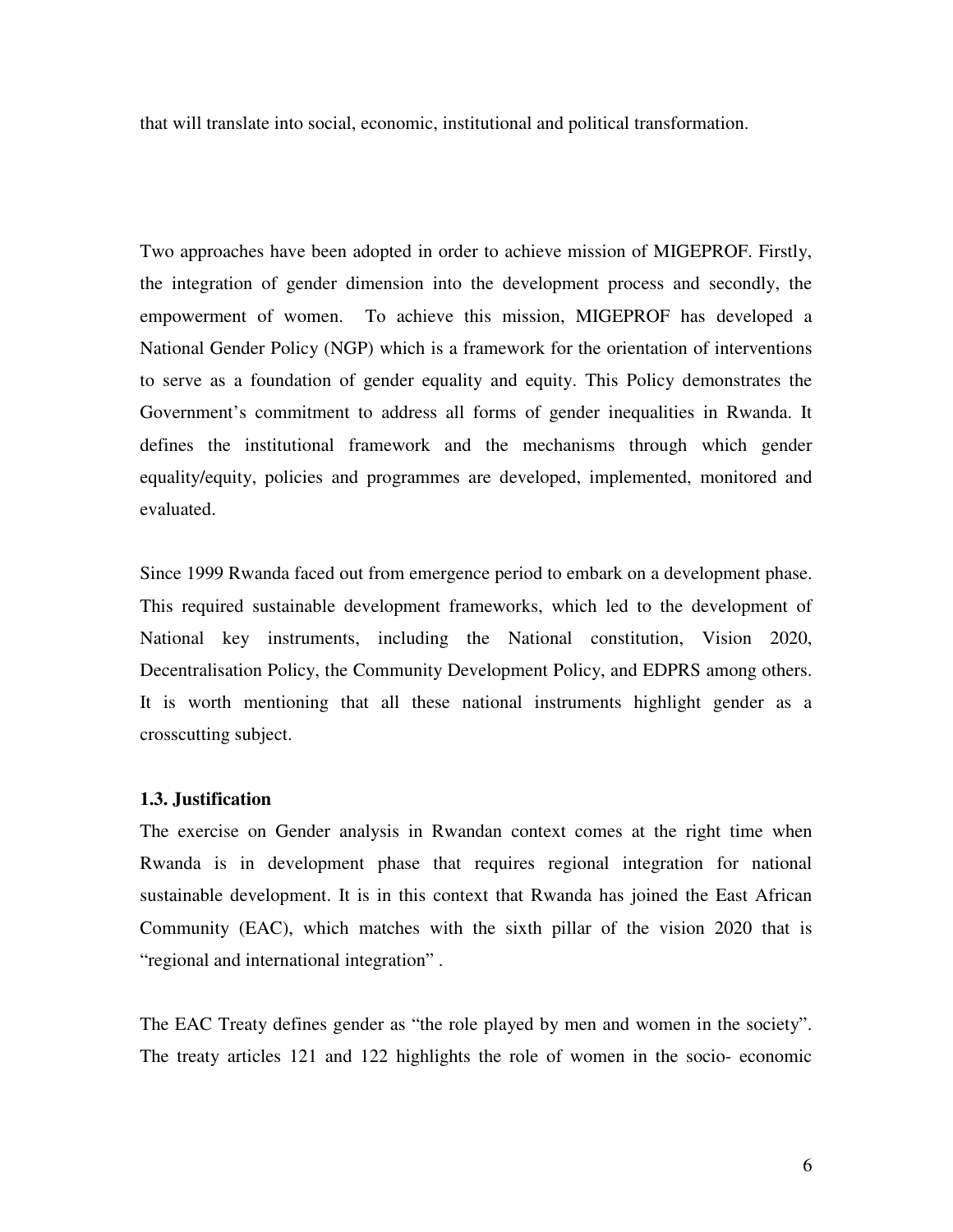development and business The Treaty provides that gender mainstreaming in development processes is of a paramount importance for sustainable development.

It is in this context that the EAC Gender and community Development Framework (EAC/GCDF) stresses gender as a crosscutting issue. However, this framework was developed before Rwanda joined the EAC.

Therefore, there is need to incorporate required data resulting from gender analysis of Rwanda as a member state in the existing EAC/GCDF, which justifies the purpose of this analysis.

#### 1.4. **Problem statement**

Gender as an approach allows addressing both human rights and development issues. Gender analysis in the Rwandan context will help identify gender inequalities that need to be addressed to create a human rights friendly environment that is conducive for sustainable development. Furthermore given that Rwanda is promoting a knowledge based economy it needs to invest in human resources to have both men and women who qualify for effective contribution within the EAC. This gender analysis is vital to assess not only men and women's needs, concerns and interests but also opportunities, constraints and best practices to be incorporated in the EAC/GCDF to better strategize for a more harmonized coordination of development programs for the sub-region, without which the EAC would not achieve the sustainable development for its populations.

The purpose of this framework is therefore to guide the EAC's efforts in improving the living conditions of the population through participatory mechanisms and in a gender responsive manner.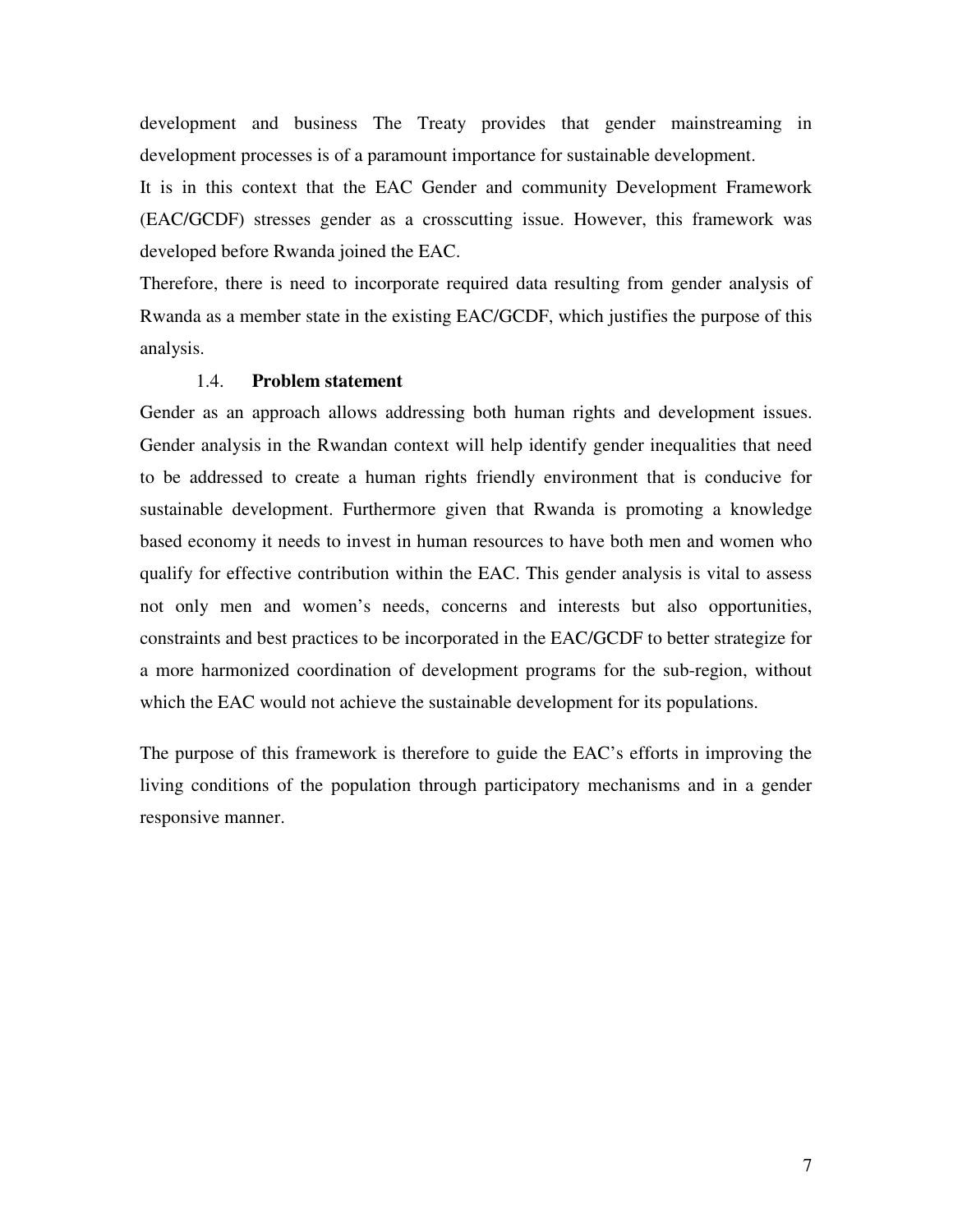# **II. METHODOLOGY**

The exercise on gender analysis in Rwanda has been carried out in three stages.

The first stage looked at collecting and reviewing documentation in order to assess progress towards the effectiveness of gender mainstreaming including:

- $\triangleright$  Appraisal of laws, policies, institutions and mechanisms put in place by the Rwandan government and EAC countries to promote effective participation of men and women ;
- $\triangleright$  Assessment of the extent to which policies and programs have been put into action, and their contribution towards reduction in gender inequality especially in women's c rights and vulnerable groups ;
- $\triangleright$  Identification of gaps and challenges that require action in order to further improve and sustain gender mainstreaming in the country.

The second stage reviewed the studies conducted on Gender promotion in Rwanda, women's empowerment and community development in a bid to collect qualitative and quantitative data as follows:

- Desk review of relevant study reports carried out by private researchers, government, NGOs; including the EAC self-assessment report;
- $\triangleright$  Collection of relevant statistics reflecting baseline data and trends on gender mainstreaming in key sectors especially those identified as priority by the EAC/GCDF;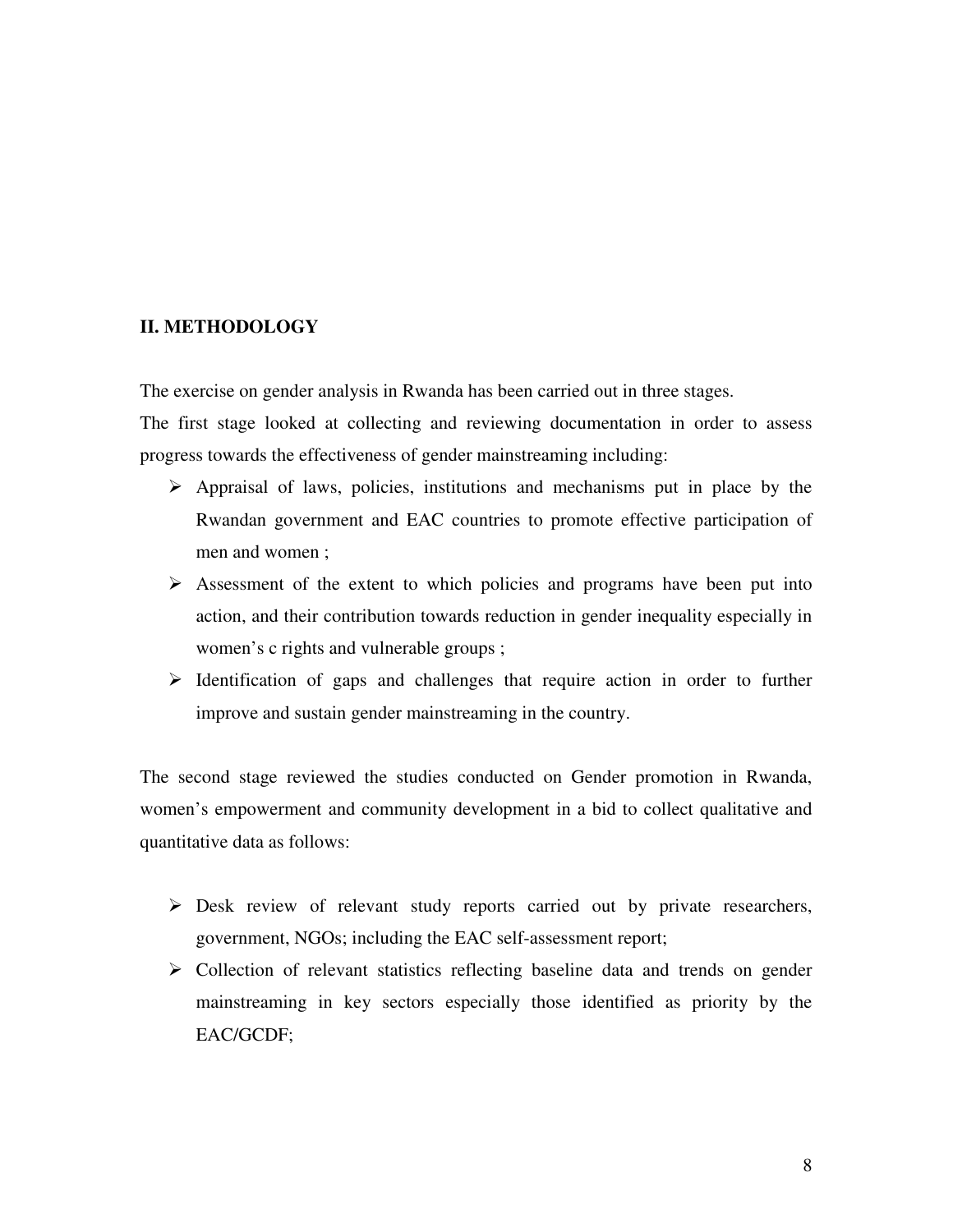The last stage consisted in the consultations with relevant partners: this approach helped collect data to complete those collected through the above techniques. Various partners have been consulted including government authorities, government partners, civil society organizations, donors and private sector. Collected data were analyzed following the structure laid down in the EAC/GCDF but elements peculiar to Rwanda were also included in the processing and analysis of data.

#### **III. SITUATION ANALYSIS**

#### **3.1. Rwanda profile**

The population of Rwanda, according to the General Census of Population and Housing, Preliminary Report of February 2003, is estimated at 8,162,795 million including 3,894,732 men representing 47.7%, and 4,267,983 women representing 52.2%, distributed on a surface area of 26,338 sq km, i.e. the population density is over 350 inhabitants per sq km; 1,000 sq km covered by Lake Kivu being included in the breakdown. The population residing in urban areas represents 16.69% of the total population and consists of 728,052 men, i.e. 53.5%, and 634,260 women, i.e.  $46.5\%$ <sup>2</sup>.

Rwanda has experienced a remarkable recovery since the 1994 genocide that devastated the country's human and physical capital, as well as its social and institutional fabric. Since the end of the emergency period, growth rates have averaged 5.8% per annum, making Rwanda one of the top performers in Africa and an example of successful post – conflict reconstruction. This economic success has enabled significant progress in the fight against poverty, with rates dropping from over 70% at the end of the war to 56.9% in 2006.<sup>3</sup>

High population growth is a major challenge facing Rwanda. Slowing down population growth requires innovative measures, including the strengthening of reproductive health services and family planning and ensuring free access to information, education and contraceptive services.

 $\overline{a}$ 

<sup>&</sup>lt;sup>2</sup> The General Census of Population and Housing, Preliminary Report, February 2003.

<sup>3</sup> National Human Development Report , UNDP, Rwanda 2008.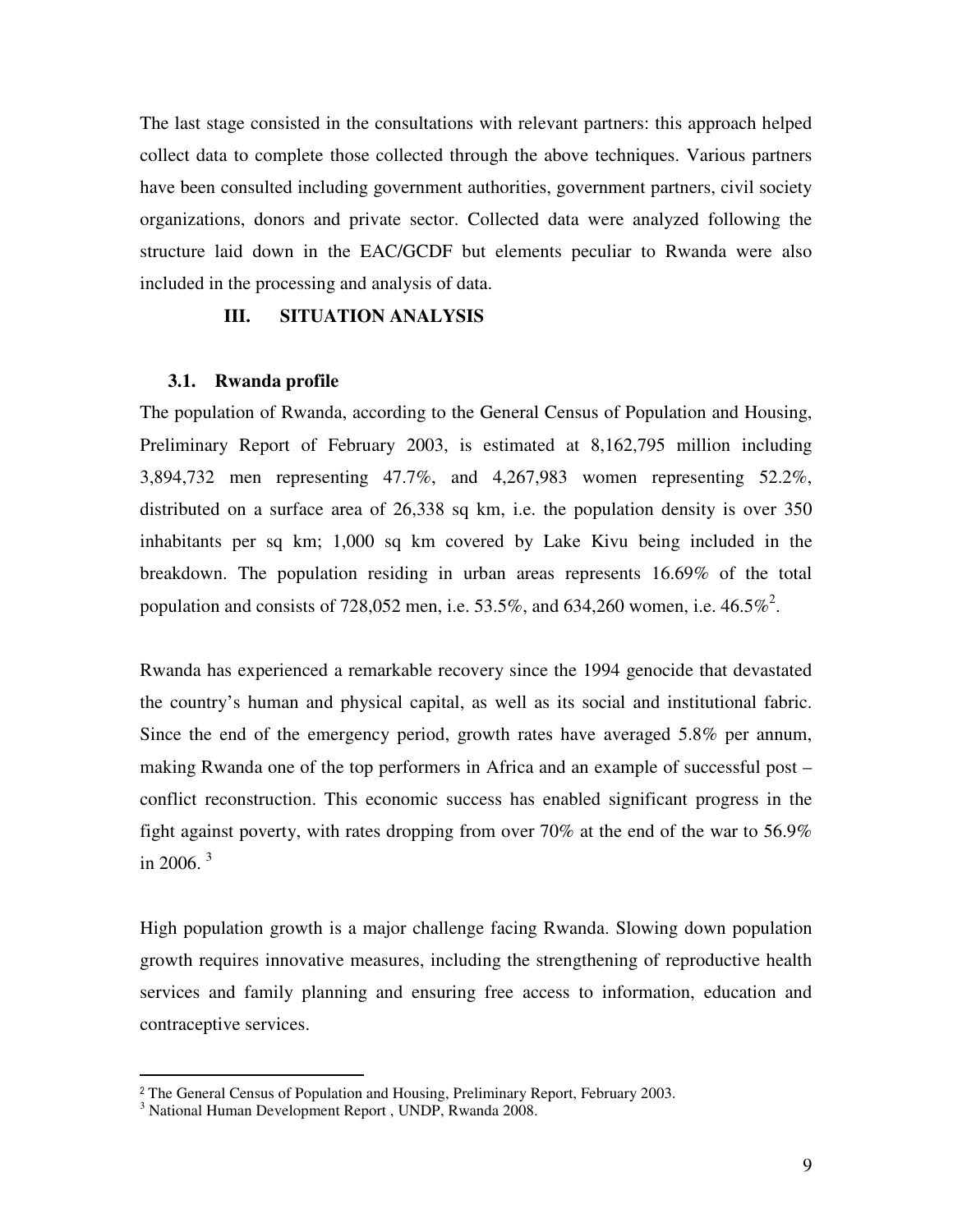#### **3.2. Legal and institutional mechanisms.**

Rwanda has established different legal and institutional mechanisms; all these contribute to the same objective of promotion of Gender equality and equity in Rwanda. The key legal and institutional mechanisms are:

#### **3.2.1. Legal mechanisms**

The national Rwandan constitution of June 2003 provides for higher levels of representation to previously marginalized groups such as women, youth and disabled. This constitutional framework provides quotas for women in government, which have resulted in an unprecedented number of women being elected or appointed to decisionmaking positions at all levels.

The constitution underpins the principles of gender equality and elimination of all forms of discrimination against women and provides a very strong platform for gender mainstreaming in the Rwandan legislation.

At present, the participation of women at all levels of governance in Rwanda has yielded tremendous results and women are increasingly visible in the political arena. Following the 2008 parliamentarian elections, representation of women in the Parliament has increased from 48.8% to 56.25%, which is an indication showing Rwanda Government's commitment to promote gender.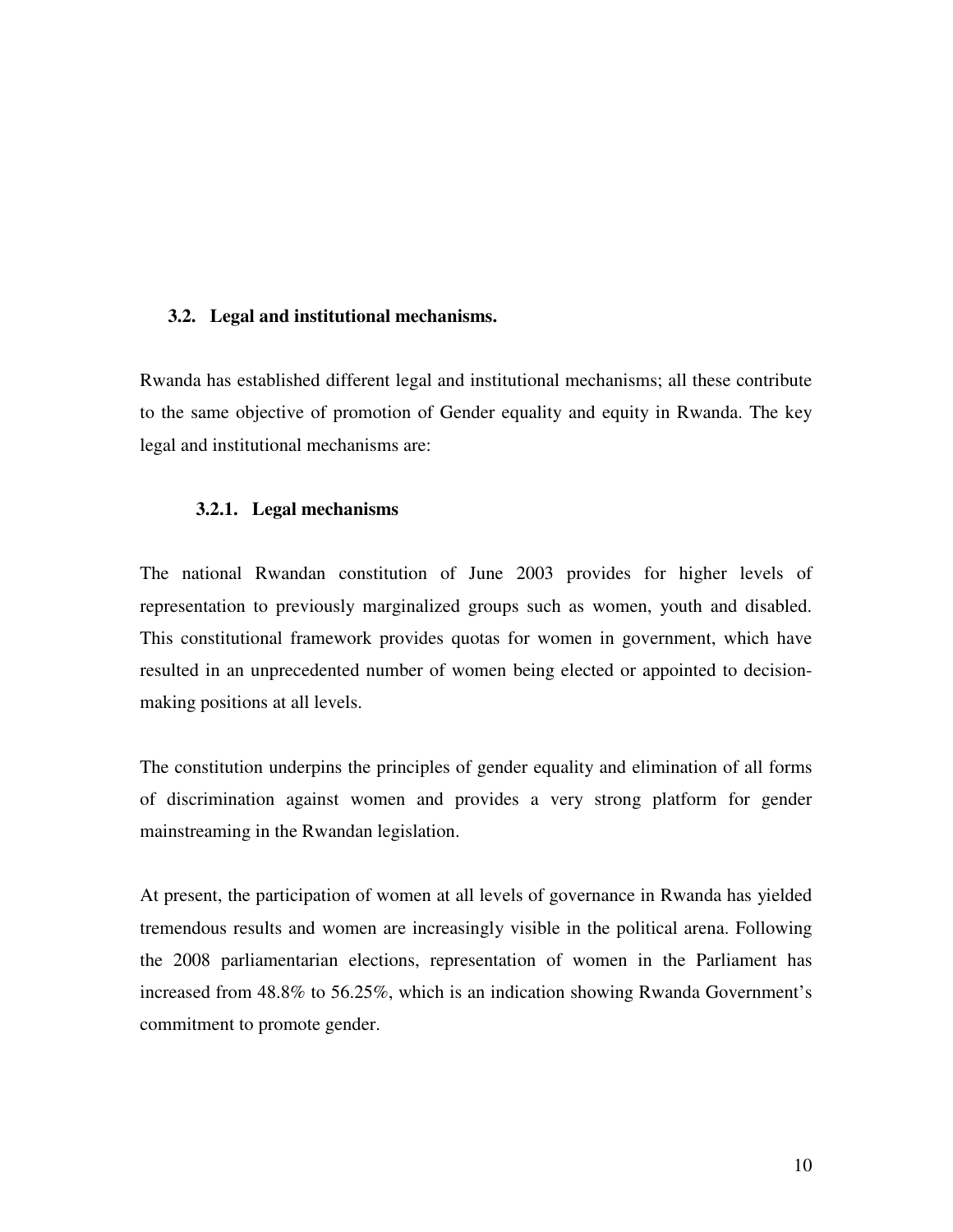As a result of elections held in the first quarter of 2006, the percentage of Rwandan women currently in decision making at local government level (cells, sectors and districts) had increased from 28.2% in 2003 to 40.2% in 2005<sup>4</sup>.

The constitution of Rwanda highlights the principles of equality with no discrimination of whatsoever nature. Revision of all discriminatory provisions in legal documents is under way and various measures are taken to address traditional practices that affect women's lives.

With regard to legislation, one of the most significant legal change is the law on matrimonial regimes, successions and liberalities and land law. It has been established from various consultations with different stakeholders, that these laws are embedded with potentials to generate tremendous changes in the lives of women and communities. The laws highlight the principle that women may own property and inherit on an equal basis with their brothers. It is worth mentioning that the implementation of these laws is resisted by some people but resistance decreases with time as people understand the meaning of it progressively.

The ongoing legal reforms are based on the principle of equality and non discrimination, and women's rights are more and more enforced in various areas of public and private life.

# **3.2.2. Institutional mechanisms**

The Government of Rwanda put in place various institutional mechanisms aimed at promoting gender. The Ministry of Gender and Family Promotion (MIGEPROF) is responsible for promoting gender equality and equity, children's rights and family promotion. MIGEPROF plays four leading roles:

l

<sup>4</sup> Demographic and Health Survey, 2005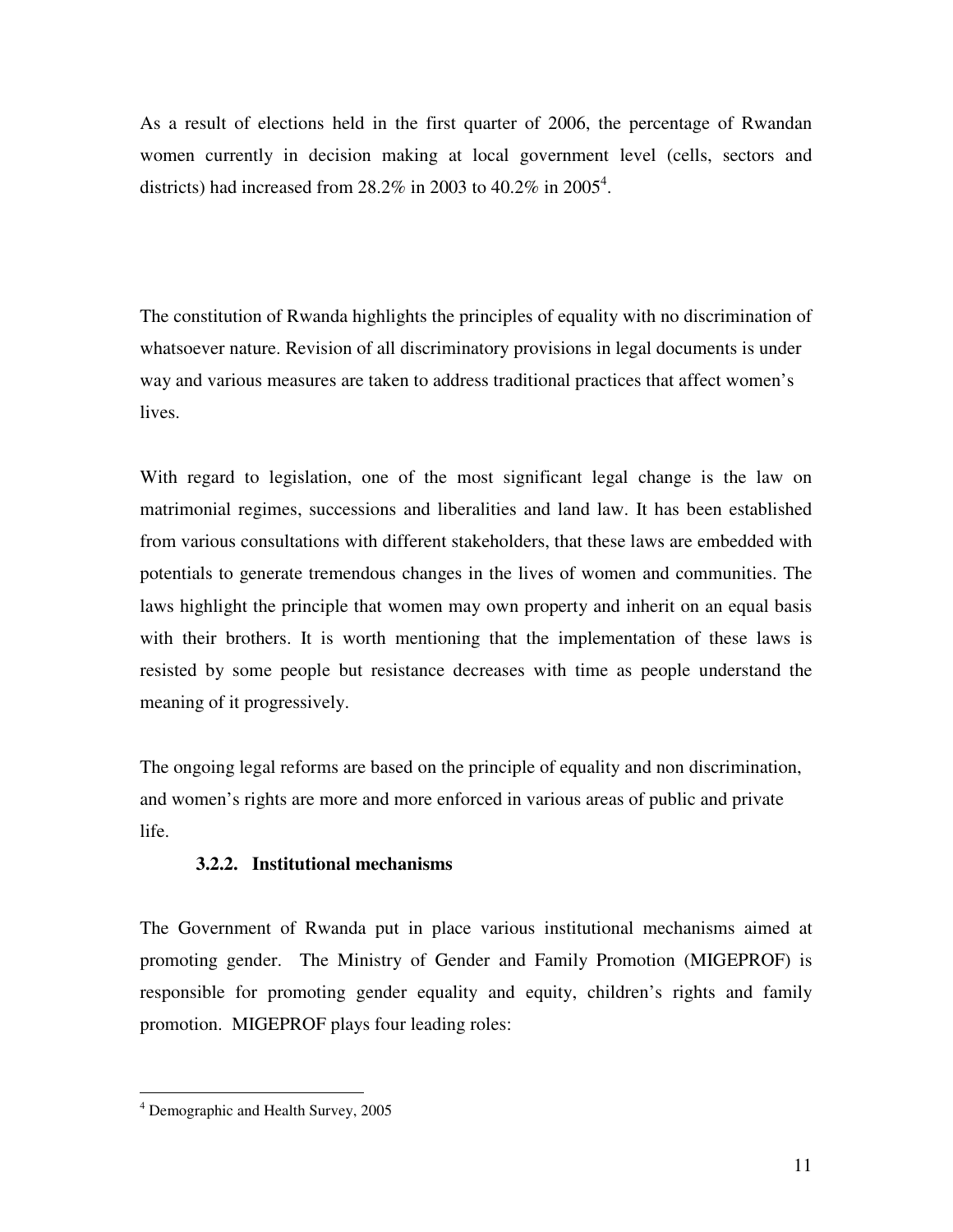- (a) To ensure that gender is mainstreamed at different levels of programming: designing, implementation, monitoring and evaluation;
- (b) To formulate policies, programs, strategies to promote gender , family and children's welfare;
- (c) To coordinate implementation, monitoring –assessment of policies, programs and strategies meant to promote women's, family and children's welfare;
- (d) To mobilize and coordinate resources to promote gender, children's rights and family.

To better play the above leading roles, MIGEPROF developed a National Gender Policy to give the orientation on how to mainstream gender in the priority areas of the country. Among the areas covered include the twelve areas identified in the Beijing Platform for action.

Other mechanisms established include: National women's Council, the Beijing Permanent Secretariat, Gender Observatory, Forum for Rwandan women Parliamentarians, just to name a few of them.

Based on June 2003 Constitution, the National Women Council (NWC) was given the mandate to mobilise women and to identify their needs and their constraints to be taken into consideration in development processes.

The Beijing Secretariat deals with the monitoring of the implementation of the Beijing Platform for Action. The Secretariat serves under the National Coordinating Committee that is headed by the Minister in the Prime Minister's office in charge of gender and family promotion.

The Forum for Rwandan Women Parliamentarians is another mechanism that was established under the initiative of women's parliamentarians. It has the mission to promote gender equality, contribute in capacity building for women in decision-making. It is mostly involved in laws and budget.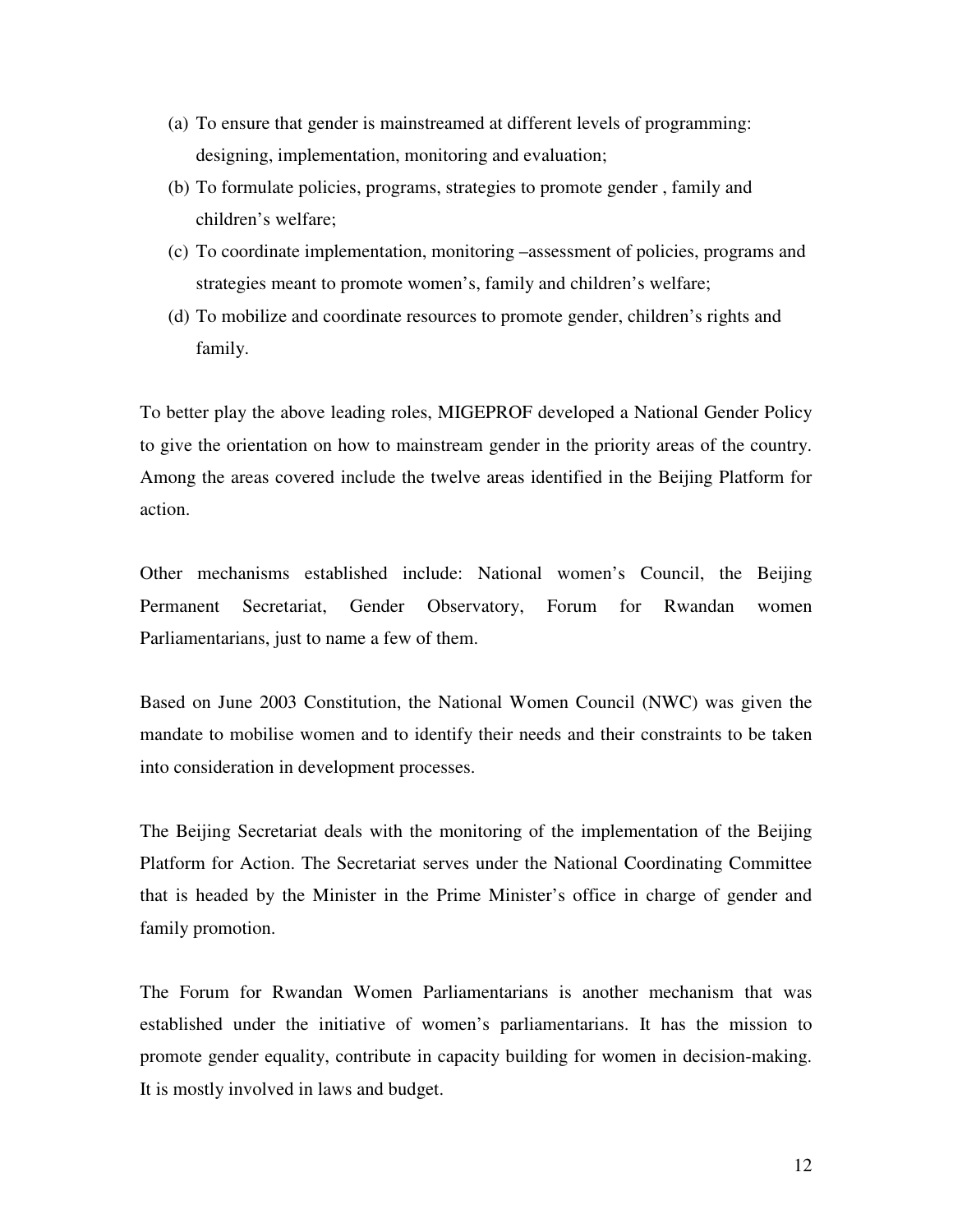The gender observatory as a mechanism to monitor the implementation of gender sensitive indicators and give recommendations for gender mainstreaming to various bodies is provided in the Constitution under Article 185. Gender Observatory has the mandate to hold accountable, with respect to gender issues, the various interveners both at public, private sector, civil society and donor community levels.

Human rights organizations are also part of the mechanisms that Rwanda Government is encouraging and majority of them are grouped into two main umbrella associations: CLADHO and Pro Femmes/Twese Hamwe. CLADHO specializes in legal matters while Profemmes Twese Hamwe deals with the promotion of women's rights in general. Pro- Femmes Twese Hamwe has played a very important advocacy role in ensuring that gender is mainstreamed in the Constitution and in the legal reforms aimed at promoting gender equality .

#### **3.3. Empowerment of individuals, households and communities.**

The Government of Rwanda, through the Community Development Policy which has an overarching goal of "ensuring effective and sustainable participation of the community in its own development", has put in place various programs in order to enable different groups at grassroots level to benefit from developed programs (eg: HIMO, UBUDEHE) and different community structures.

In all these programs, men and women are equally represented, analyse their environment , define their individual and collective needs and problems , design individual and collective plans to meet their needs and solve their problems in a prioritised manner and implement those plans.  $5$ 

The UBUDEHE process facilitates a range of other community processes and services at Umudugudu (cell) level including Abunzi (Mediators), Community policing, Health

l

<sup>&</sup>lt;sup>5</sup> MINALOC, Revised Community Development Policy, 2008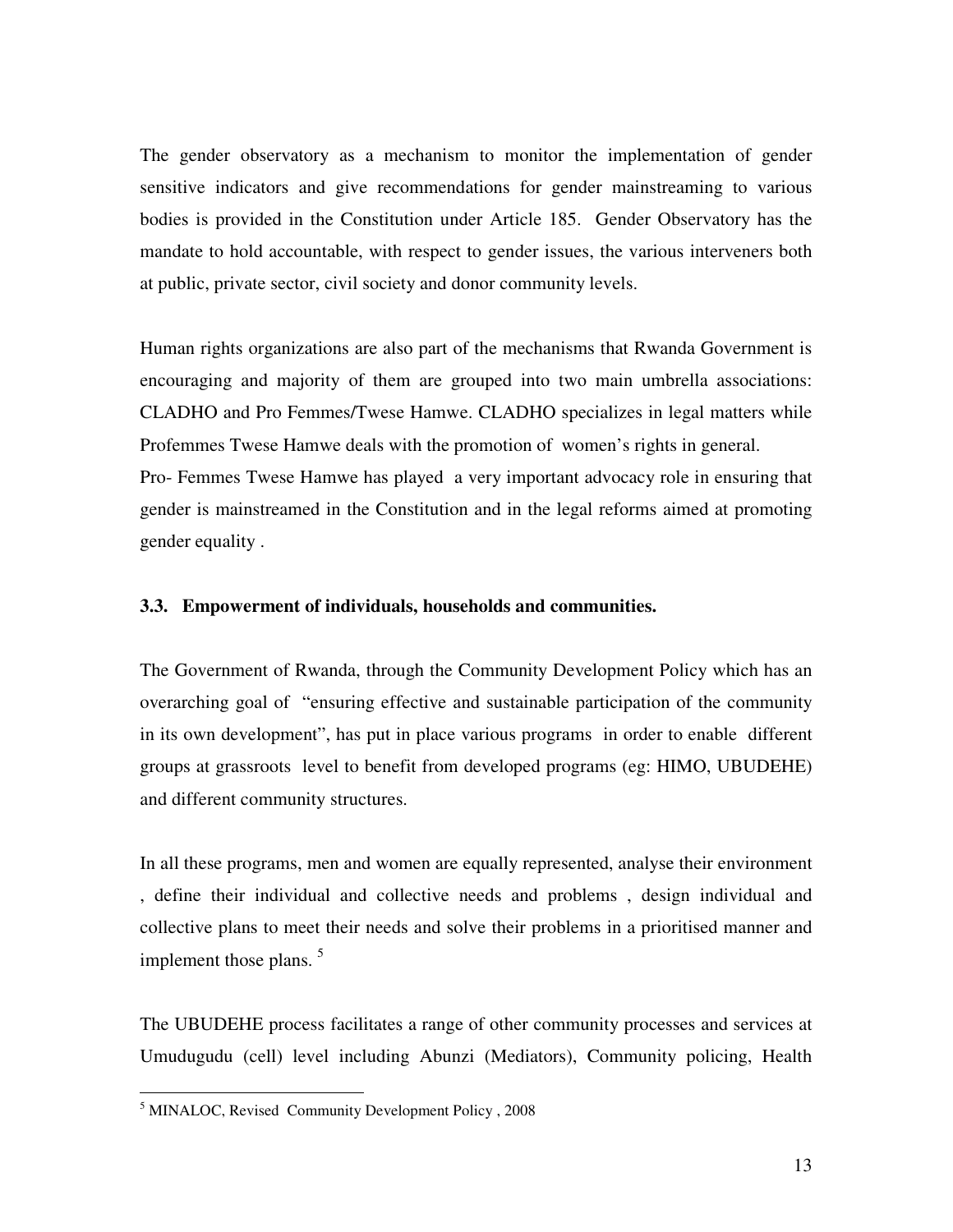Counselors etc. HIMO is labour intensive program for rural public works, which was designed to tackle the problem of rural unemployment. It is reported that since 2003 some 10.000 jobs have been created with equal numbers of male and female beneficiaries. The Program has contributed to rural employment and to increased savings, especially among the poor, including women.

The right to employment, including the right to free choice of employment is recognised in article 37 of the Rwandan Constitution. The labour code prohibits any form of discrimination likely to result in unequal chances as regards employment and provides for the principle of equality stipulated in the constitution. The law on inheritance, matrimonial regime, succession and liberalities is meant to promote women's access to and control over properties. Various non-governmental organisations have also invested into training women in various management techniques, including credit and saving.

Mechanisms enabling women at the grassroots level to have access to credit and savings have been initiated. Examples include Communal credit funds for women at the grassroots level; the guarantee funds deposited in Central Bank of Rwanda to provide credit to medium-scale women entrepreneurs; the setting up of a bank for women with the support of the *Banques Populaires;* the putting in place of a Savings and Credit Cooperative Society due to women's initiative. Much as these financial mechanisms are facilitating women's access to credits the latter require solid guarantees, which in most cases women do not have.

Women are also faced with education constraints: many loan applications from women are rejected for some technical shortfall. Women who are courageous enough to start up a company are faced with management and accounting related problems. Due to lack of sufficient technical knowledge, many women launch their projects with no prior feasibility studies or cost-benefit analysis; this prevents them from discovering the sectors where their investment will be profitable and career activities.

It is worth mentioning that women are not a homogeneous category. Their differences are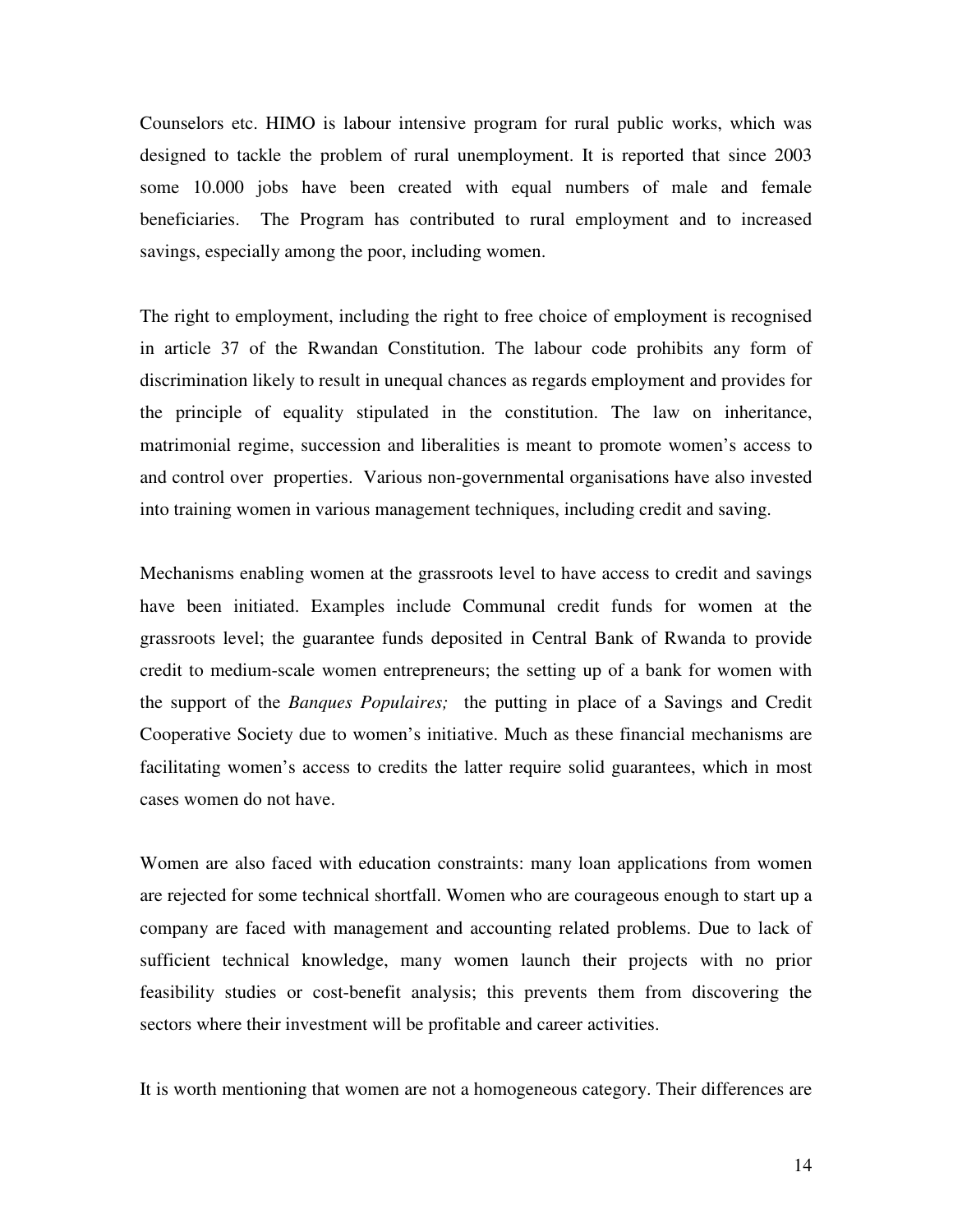based on several factors including age, religion, geographical location, profession, to name a few them. This reality applies to men as well. In this paragraph attention is placed on the youth women and men (aged between 14 and 35 years)<sup>6</sup> as they represent 67% of the Rwandan population<sup>7</sup>. Consultations with key stakeholders involved in youth programs have a common agreement that the most critical issue facing the youth is poverty, which is linked with the lack of employment. Majority of youth are not skilled for the labor market but even those with skills do not secure employment that easily. They are faced with a tough competition with strongly experienced job applicants, which reduces very significantly their chances to get employment.

Rwanda Government is encouraging the youth to invest in job creation rather than in job seeking. However, creating job requires capitals which banks are reluctant to release to the youth as they do not have guarantees. It is in this context that Rwanda Government is encouraging the creation of credits and saving cooperatives that can facilitate members' access to credits. The *Cooperative des Jeunes pour l'Auto-emploi et Developpement* (COJAD) meaning youth cooperative for self-employment and development started in August 2006 and it has so far reached a capital of 30,000,000 Frw and More than 200, 000,000 Frw have been offered as credits to members. It is based in Kigali with three functional branches in Nyabugogo (Kigali City), Bugesera and Musanze Districts. More branches are being opened in the various districts, as the government has decided this strategy as part of the accountability mechanisms for districts commonly called *Imihigo*. Both women and men are encouraged to join COJAD, which in its two years of existence has proved to be a successful strategy for the economic empowerment of youth.

Without overlooking the achievements made by COJAD special attention should be given to youth women both in terms of recruitment and credit access, as that are more prone to vulnerability than men.

#### **3.4. Gender Mainstreaming at Macro –economic and sectors policies and**

 6 Law modifying and complementing law No 24/2003 of 14/08/2003 establishing the functioning and organization of the National Youth Council

<sup>7</sup> General census, 2002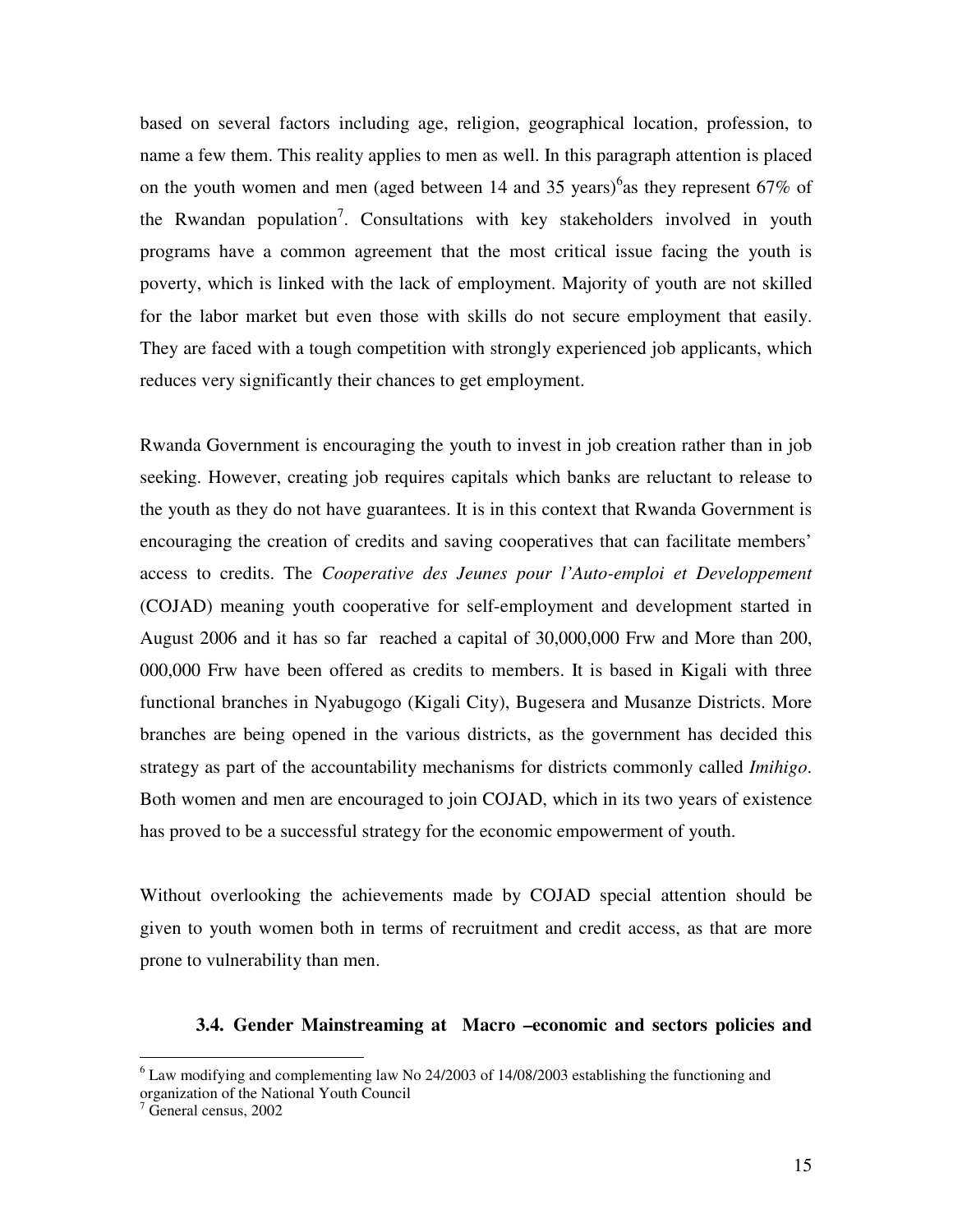#### **programs**

As mentioned under national background, the Government of Rwanda seeks to transform the socio-economic position of the nation through the implementation of the EDPRS that highlights gender as a crosscutting issue.

Rwanda Government prioritizes gender and women's economic empowerment, which has long since been recognized as a human rights and development issue. The Government is fully aware that investing in women contributes to the achievement of critical social objectives like decreased fertility and infant mortality, improved child health status and improved productivity.

The Government of Rwanda is pursuing gender mainstreaming in local government and budgets through Gender budgeting. Gender Responsive Budget (GRB), is one of the ways to mainstreaming gender at macro level to ensure a planning process that takes gender seriously.

Currently, the Ministry of Finance and Economic Planning (MINECOFIN) in collaboration with MIGEPROF and different development partners are in the process to institutionalize Gender Responsive Budget as key strategy for mainstreaming gender at macro level.

An evaluation of the Gender Budget Initiative (GBI), which started in 2002 by MIGEPROF in collaboration with MINECOFIN, revealed in 2004 that while the initiative helped to raise awareness about the importance of promoting gender equality through the involvement of different institutions, the impact of the GBI remained insignificant. What the evaluation strongly suggests as the way forward is to undertake gender budgeting through the whole cycle, right from the planning, implementation, monitoring and evaluation of the budget. The main challenge remains lack of gender analysis skills among the planners and other senior staff of different institutions; and to some extent lack of sufficient support from institutions where gender is still regarded as an additional issue, and not a priority.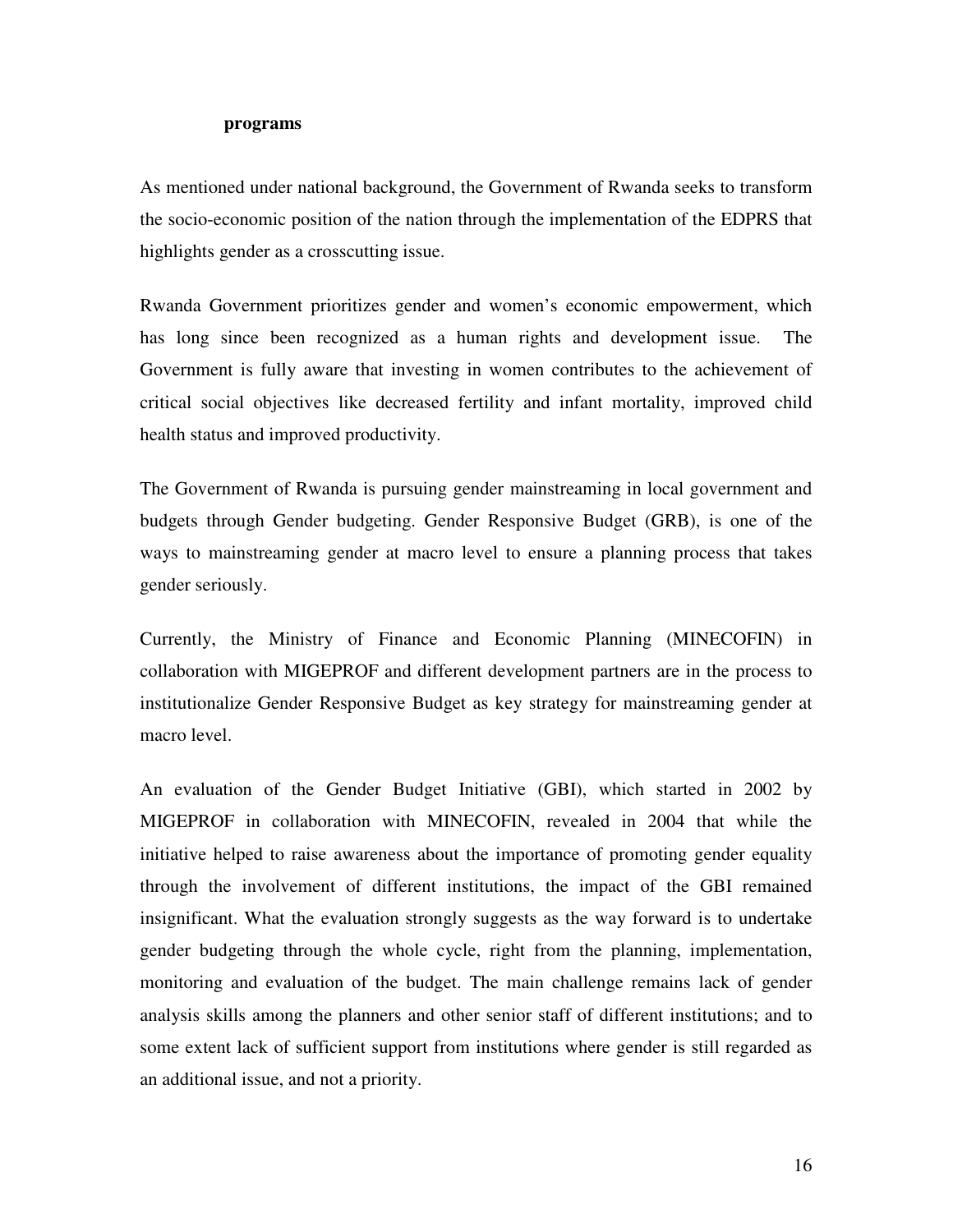At the sector level, the following eight areas were identified for mainstreaming Gender and Community Development within the EAC / GCDF.

# 3.4.1. **Agriculture Sector**

The primary objective of the Agriculture Sector is to contribute, in a sustainable manner, to the increase and diversification of household incomes, while ensuring food security for all the populations. This sector objective is in line with the priorities of the Strategic Plan for the Transformation of Agriculture.

Evidence from the EICV survey shows that the incidence of poverty is the highest in households whose main source of income is agricultural wage labour. In 2005/06, 91% of such households lived below the poverty line, which is a similar proportion to the one in 2000/01. Households which depend on combining self-employment in agriculture with agricultural wage labour are not much better off, as 82% of this group live in poverty. This is a cause for concern because the proportion of individuals aged 15 and above whose main job is agricultural wage labour doubled from  $4\%$  in 2000/01 to  $8\%$  in  $2005/06<sup>8</sup>$ . Such a development reflects the acute shortage of land in many areas and the lack of rural non-farm employment opportunities. This occupational group is likely to continue increasing its share of the agricultural labour force in the medium term.

The most deprived subgroup of those who depend on agricultural wage labour is household heads and spouses who have worked in these jobs for long periods. Nearly half these individuals (41%), who include many widows, are among the poorest 20% of the EICV2 sample. They constitute the core of extreme poverty in Rwanda.

l 8 EICV 2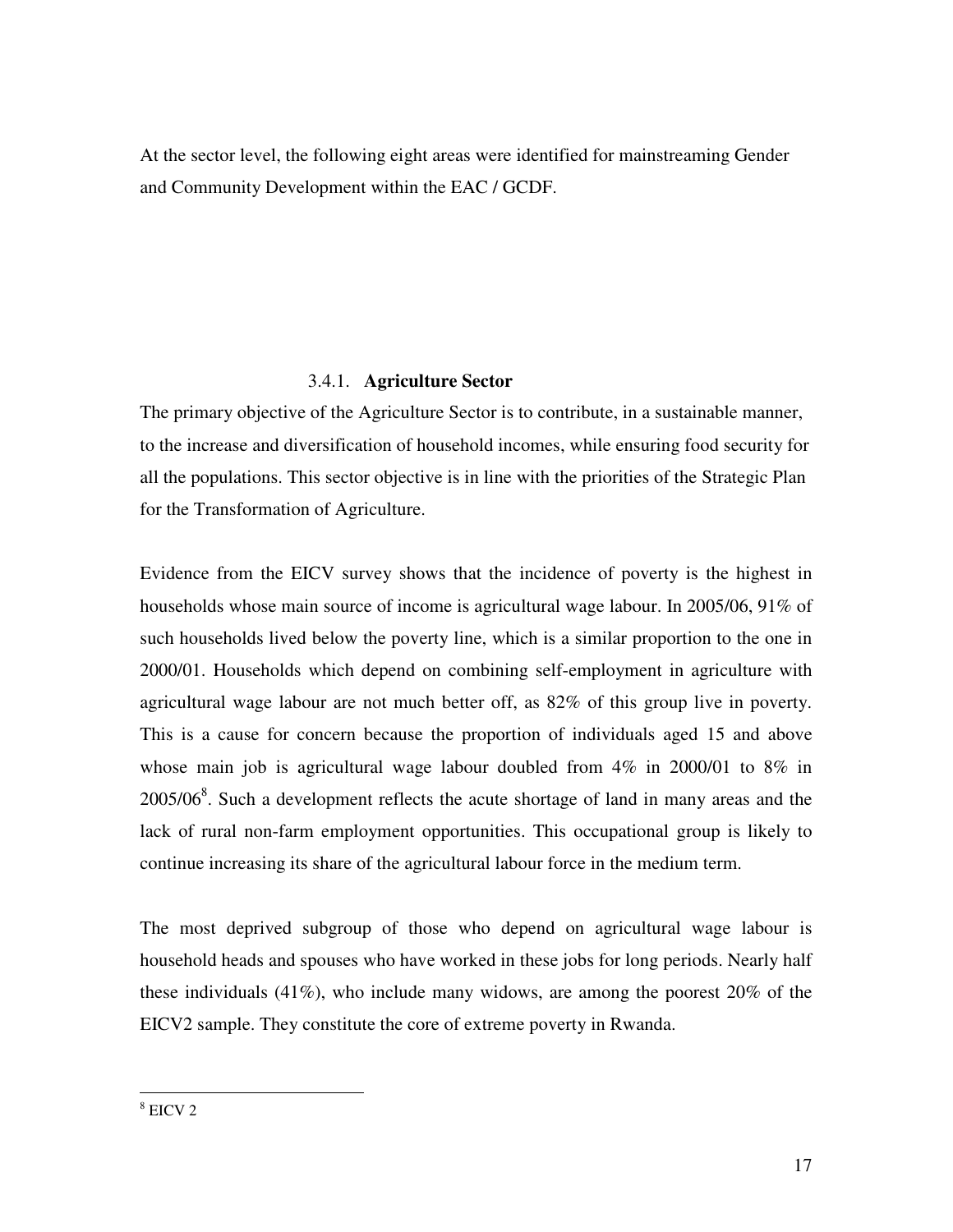According to the Comprehensive Food Security and Vulnerability Analysis, 52% of households are food insecure or vulnerable (NISR and World Food Programme, 2006). It is highest among agricultural labourers and those with 'marginal livelihoods' including those dependent on social transfers and female-headed households. It is generally agreed that increased productivity in the agricultural sector will drive growth in other parts of the rural economy. The analysis done on this priority areas shows some obstacles that hinder the participation of women in all development process.

- Limited gender mainstreaming expertise in this area;
- Lack of measures aimed at involving female and male farmers in assessing their needs and constraints;
- Limited participation of women in extension services and farming techniques;
- Lack of new farming techniques easily accessible to women;
- Data globalization in agriculture.

In order for Rwanda to resolve these obstacles, this will require to put in place the programme focuses on building the technical and organisational capacity of farmers. One set of activities supports the creation and strengthening of farmers' cooperatives, so that they can plan and implement market-oriented production, processing and marketing of agricultural commodities. Another initiative involves working with the Private Sector to launch a decentralised extension service for all stakeholders in the Agricultural Sector. This will include the establishment of demonstration plots at district level in collaboration with the Community Innovation Centres (CICs). Access to general agricultural education opportunities should be equal for men and women, while the specific needs of female farmers should be met by specially designed courses on business and entrepreneurship.

# **3.4.2. Health Sector**:

Enormous efforts have been made in recent years to improve service delivery and findings of the health sector in Rwanda. Investing in health is not only a moral obligation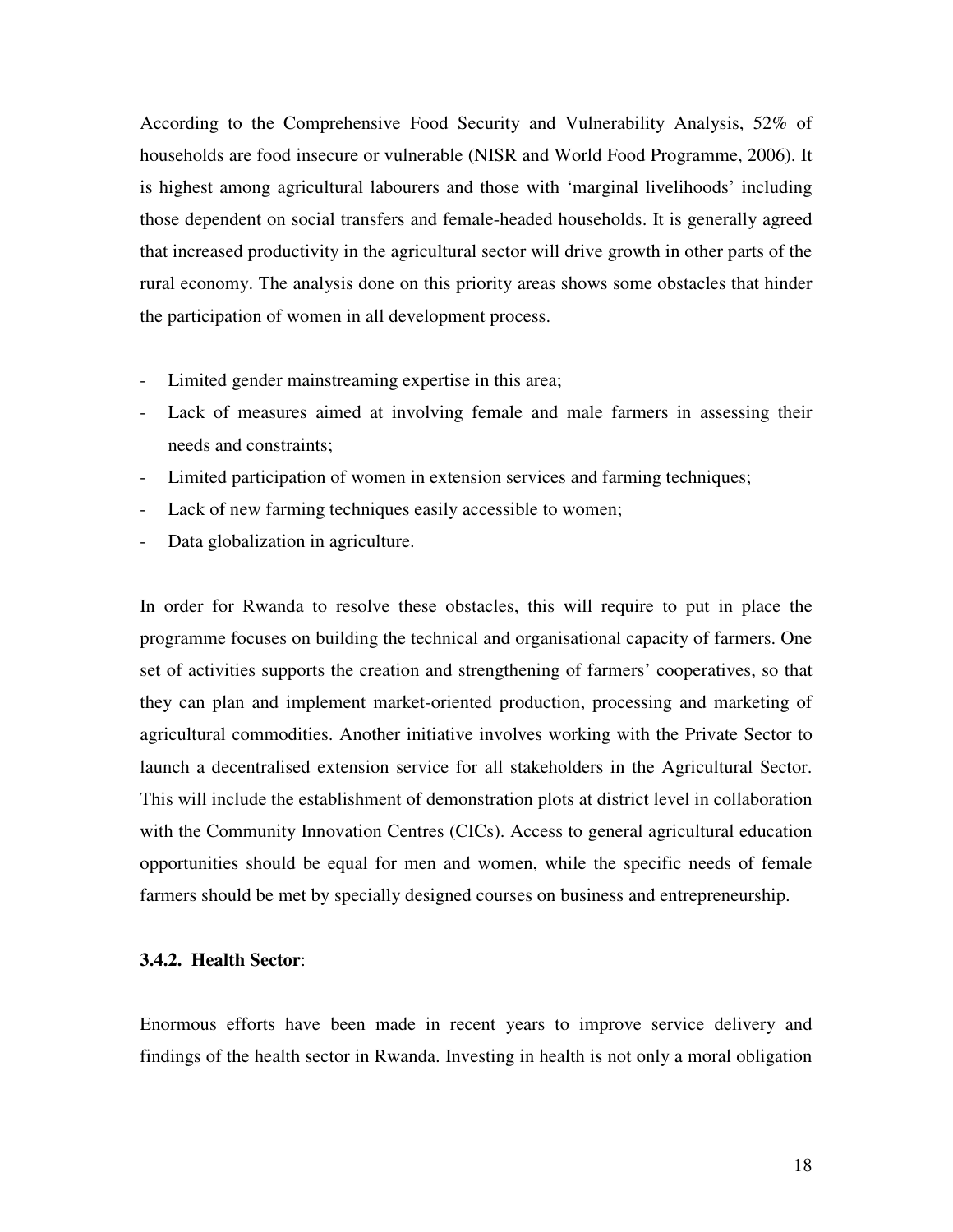and an international commitment; it is a vital element of a well balanced and sustainable development strategy.<sup>9</sup>

The delivery approach adopted by government of Rwanda and partners aims to increase the institutional capacity of district and community level structures to improve child and maternal health practices; prevent and treat HIV/AIDS; improve and expand reproductive health services, including family planning; and reduce mortality caused by infectious diseases. HIV/AIDS issues including its socio-economic implications and Orphans and vulnerable children, remain at the forefront of government and community dialogue, by engaging leadership of all stakeholders, including the faith based organizations.

Interim Demographic and Health Survey 2008(Interim DHS 2008) shows that Rwanda has made improvement on health sector compared with DHS 2005, as indicated below:

| <b>Indicators</b>                        | <b>DHS-2005</b>   | <b>DHS-2008</b>    |
|------------------------------------------|-------------------|--------------------|
| Contraceptive prevalence: All methods    | $17\%$            | 36%                |
| Contraceptive prevalence: Modern methods | $10\%$            | 27%                |
| <b>Antenatal Care</b>                    | 94%               | 96%                |
| Delivery in Health Centers               | 39%               | 52%                |
| Infant Mortality rate                    | 86 per 1000 live  | $62$ per 1000 live |
|                                          | births            | births             |
| Under-Five Mortality rate                | 152 per 1000 live | 103 per 1000 live  |
|                                          | births            | births             |
| Anemia Prevalence: Children              | 56%               | 48%                |
| Anemia Prevalence: Women                 | 33%               | 27%                |
| Malaria prevalence: Children             |                   | 2.1%               |
| Malaria prevalence: Women                |                   | $1.1\%$            |
| Vaccination: All                         | 75%               | 80.4%              |

# **Table 1: Improvement of health status 2005-2008**

l

<sup>9</sup> UNDP, National Human Development Report, Rwanda, 2007.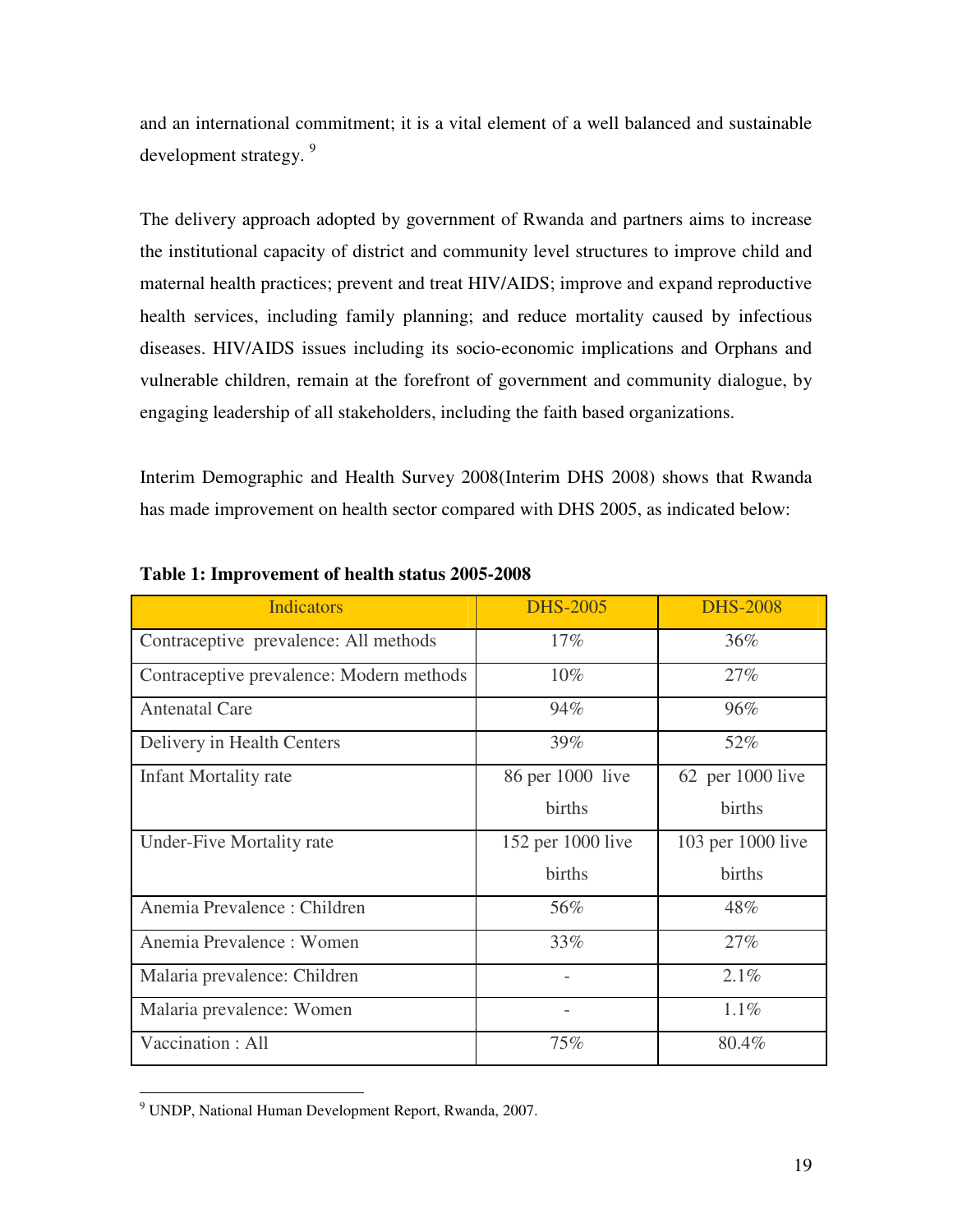| Vaccination : Measle | 86%          | 90%          |
|----------------------|--------------|--------------|
| Fecondity            | 6.1 children | 5.5 children |

Refers to the figures in the above table, the Government of Rwanda has demonstrated great commitment through policies and actions to improve service delivery in the health sector, including the adoption of the Health sector Policy 2005, the Health Sector Strategic Plan 2005 – 2009, malaria eradication commitment and HIV/Aids.

The prevalence of HIV/AIDS among the Rwandan population aged 15-49 years is 3%. The rate of seroprevalence among women aged 15-49 years is 3.6%, which is higher than that of men (2.3%). There are more cases of infected people in the urban areas (8.6% of women and 5.8% of men) than in the rural areas  $(2.6\%$  of women and 1.6% of men). <sup>10</sup>

A national campaign was conducted to reduce perceptions about the stigma of HIV and the accompanying discrimination and there are now 234 health centres with Voluntary Counselling and Testing (VCT), and treatment of PLHIV has increased (72% of pregnant PLHIV are estimated to receive a complete course of ARVs).  $^{11}$ 

However, concern remains in several areas including: low condom utilization among youth (with a special attention to youth female category) and groups at higher risk of HIV exposure, the rural versus urban ratio of HIV prevalence and increasing transmission amongst married couples and the cultural norms associated with this. Thus, Rwanda must strive to take the necessary precautionary steps now so that increasing rates of infection do not erode the impressive gains made in the last five years. Efforts have been made to enable the people living with HIV/AIDS to get anti-retroviral treatment, and a large-scale campaign against their stigmatization and marginalization has been conducted to condemn some behaviors tending to exclude them.

 $\overline{a}$ 

 $10$  EDPRS, 2007

<sup>&</sup>lt;sup>11</sup> CNLS : Statistiques, 2007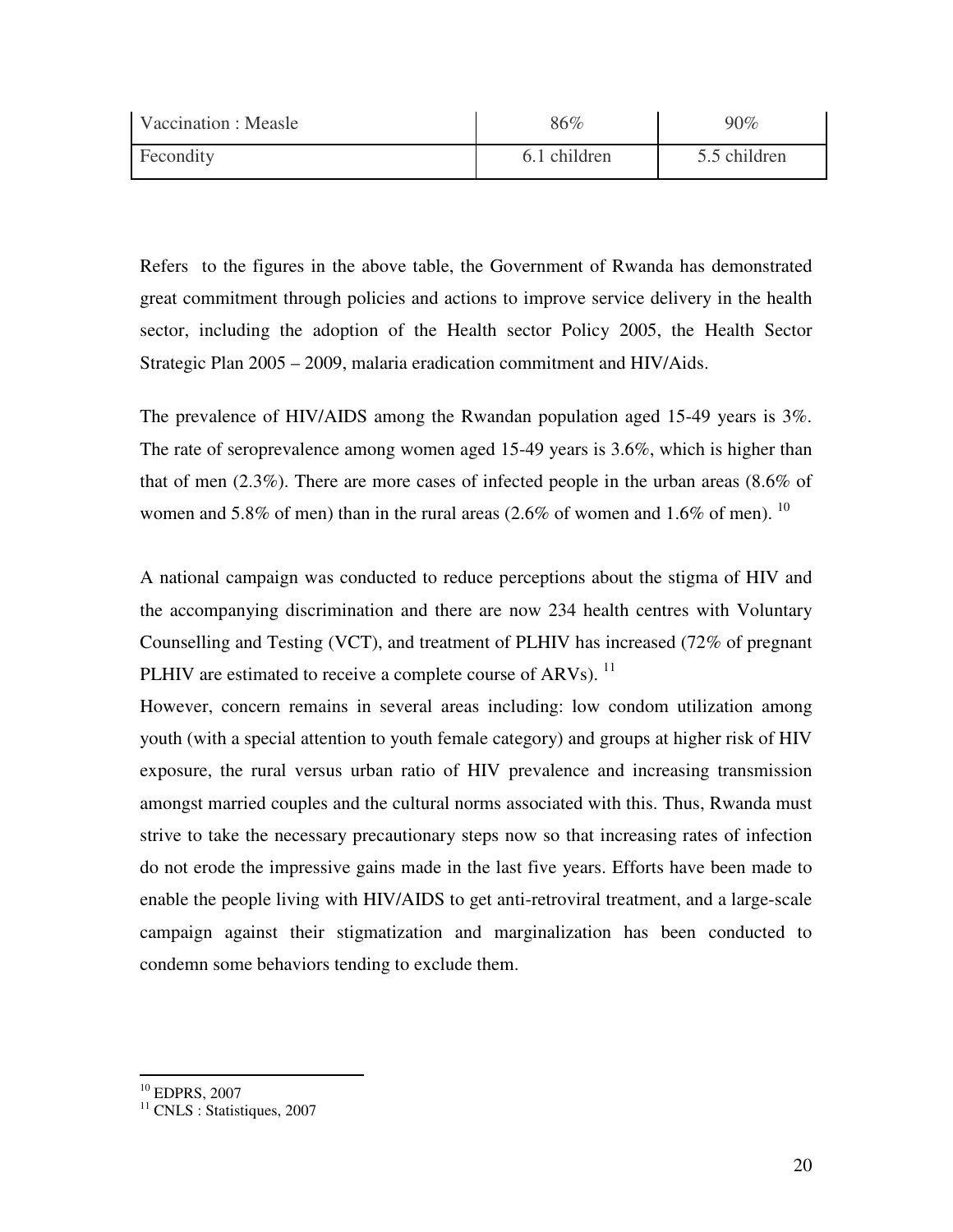Government efforts to extend health insurance coverage are bearing fruit with 38% of the EICV2 sample included in mutual insurance schemes and a further 5% covered by other forms of insurance. Users' evaluation of health services appears favourable with 77% of EICV2 user-respondents declaring they were satisfied with their nearest health care centre and 74% registering satisfaction with their district hospital. Similar results emerge from the *Ubudehe* survey where 60% of respondents considered the medical insurance scheme (commonly called *Mutuelle*) to be a success and 52% considered that health service delivery had greatly improved.

One of the challenges for the health sector is the lack qualified personnel, which is largely a consequence of the genocide in which a large number of health staff were killed or exiled. Most districts still have an average of 1.4 doctors per 100.000 populations which is far below the world health organization norm of 10 per 100,000 populations.<sup>12</sup>

According to the indicators of Integrated Living Conditions Survey, other challenge is the average distance to cover before one reaches a health centre, is 5.8 km in rural the areas. The same survey indicates that 50% of households are located at 5 km (at least) from a health centre and that 50% of households receive medical services from a traditional healer. The Demographic and Health Survey analyses this problem taking into consideration the treatment and transport costs. It is worth mentioning that this issue of distance is also verified in some urban areas. For example, within Kigali City some people have to cover long distances to reach a health center in Gasabo District.

In response to these challenges, the Government of Rwanda has put in place the following strategies:

 $\triangleright$  Educate and provide access to women and men on safe contraception to achieve slowing down the population;

l

<sup>&</sup>lt;sup>12</sup> UNDP, National Human Development Report, Rwanda, 2007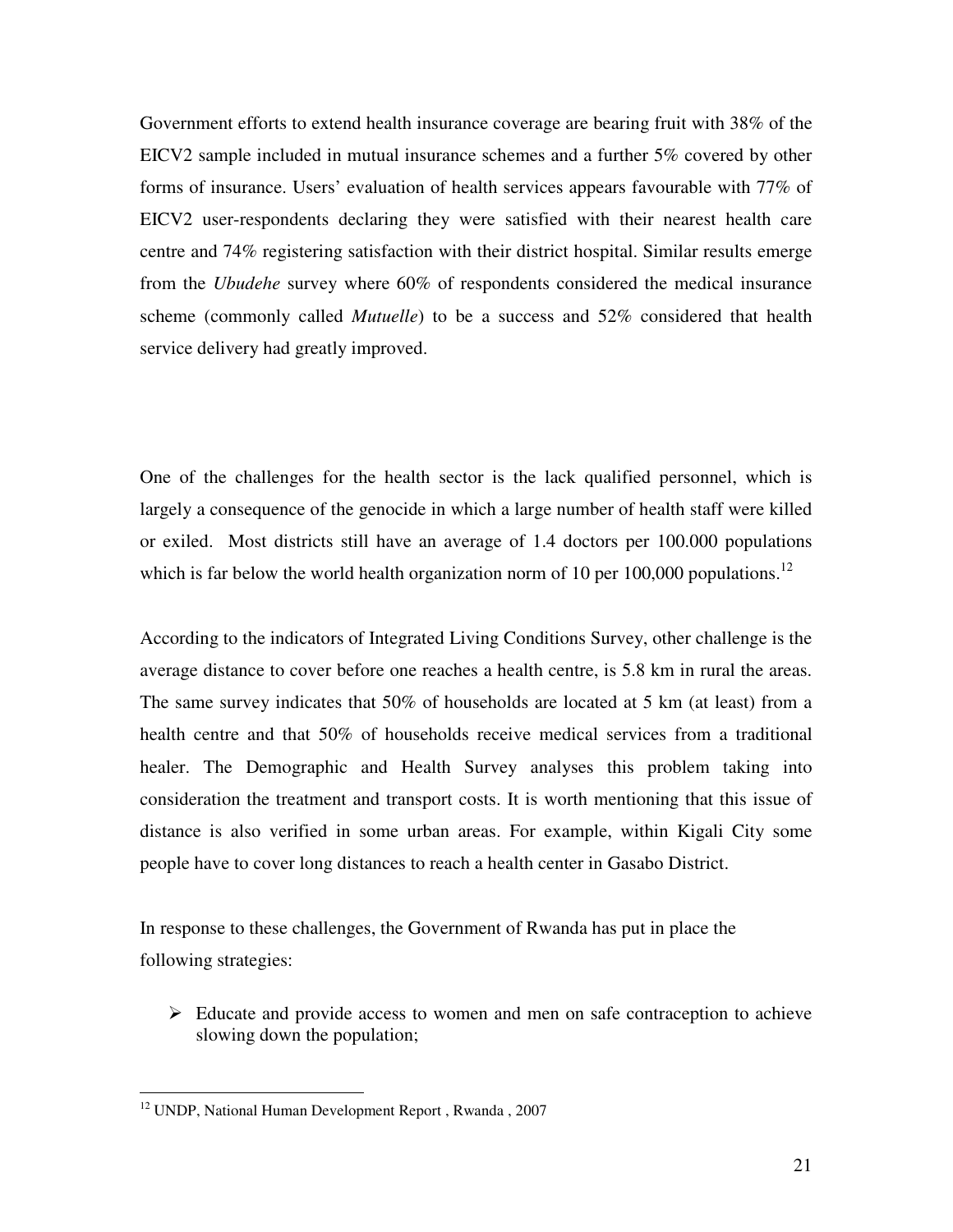- $\triangleright$  Encourage men and in particular young men to use condoms (as protection against HIV and as contraception measure);
- $\triangleright$  Facilitate training workshops for women and men on women's reproductive health and rights;
- $\triangleright$  Voluntary couple testing and counseling (VCT) promoted in all districts;
- $\triangleright$  Decrease distance traveled by pregnant women to health center/hospital;
- $\triangleright$  Increase number of HIV positive mothers on prophylaxis for mother to child transmission of HIV;
- $\triangleright$  Increase the number of pregnant women sleeping under ITN (Nets).

#### **3.4.3. Cultural and traditional concerns**

The findings from MIGEPROFE and UNFPA Study 2002 on the beliefs, attitudes and socio-cultural practices related to gender in Rwanda**,** showed that the traditional and modern society allocate a very important favor to male children because they are seen as the family heirs, responsible for the perpetuity, continuity and durability of the family and the clan name.

The boy is life insurance for the parents, economically independent and defender of the family, clan and country. Parents want male children at any cost, also ignoring that is the man who determines the sex of children, and women are often bothered and even illtreated for not having born male children. The girl is liked because she helps her mother. In the traditional practice, the woman benefited from the protection of the man, but at the same time this protection prevented the woman from possessing any property, thereby reducing the role she plays in the management of the society.

The division of labour spared the women from the heavy tasks that were allocated to men, but as a consequence, the material wealth, which was the basis of consideration of an individual's status, was out of reach for the woman. The result of this has therefore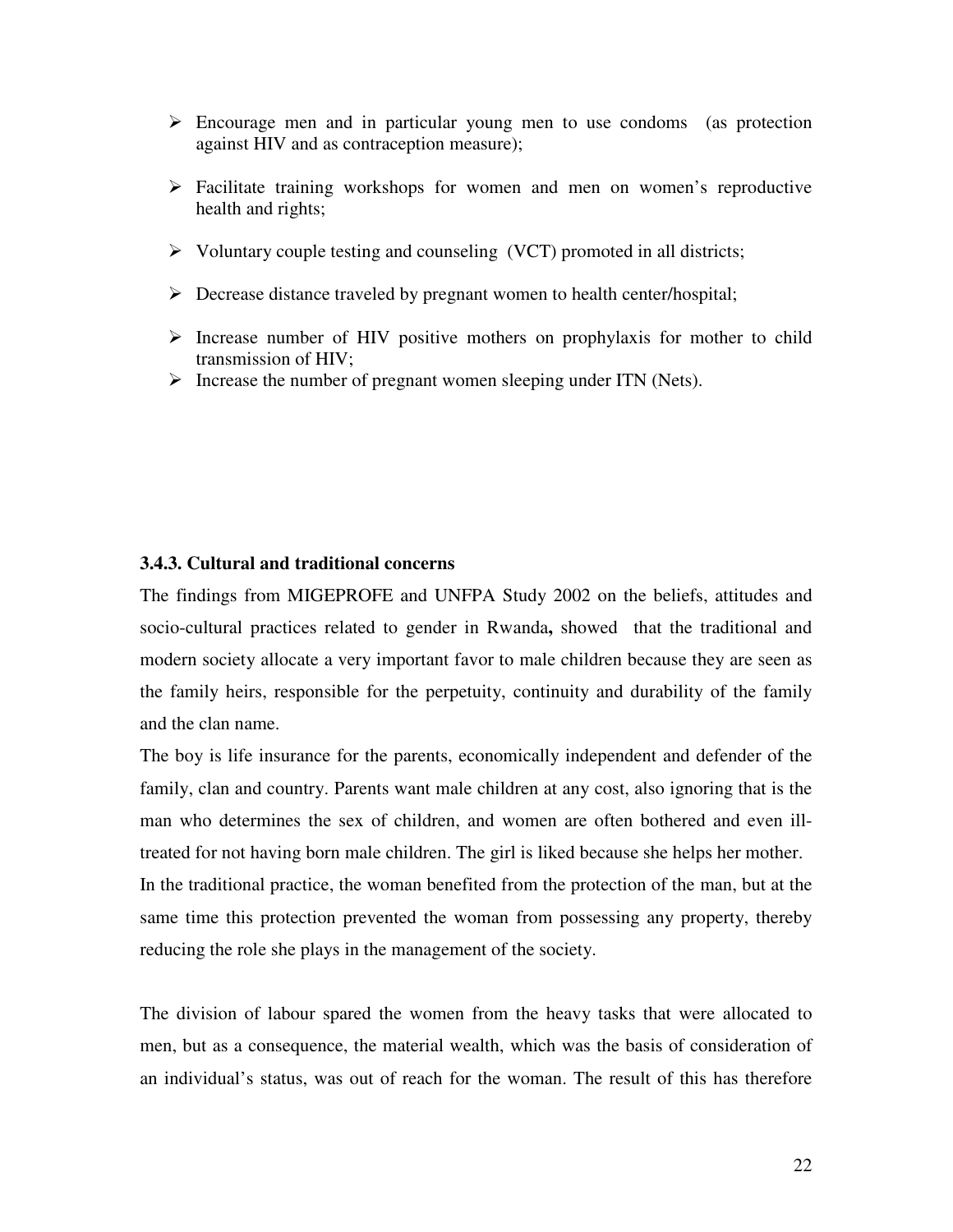been that the women have no access to loans, owing to lack of collateral securities. According to the leaders of women's associations, the image of the Rwandan woman has undergone a positive transformation from various initiatives including the establishment of some structures to support women's economic empowerment as a means to reduce poverty and to involve women in the economy as a good practice, promoting gender sensitive laws and ongoing review of gender discriminatory laws, and other commendable initiatives thanks to a number of training programs and awareness campaigns, which have made the woman, feel increasingly at ease within the family and in society. However, there are still gender biased attitudes towards women which have a negative impacting on efforts for their promotion. Gender-based violence (GBV) is one of the key examples showing how women are still victims of some socio-cultural practices as discussed in the section below.

#### **3.4.3.1 Gender-based violence**

Gender –based violence is a culture-linked serious issue facing women and men in Rwanda with women being among the majority among the victims and men the majority among the perpetrators<sup>13</sup>. For example, among the 55 cases of victims of family murders reported in 2005, 36 cases were women out of whom 22 were killed by their husbands. The 19 remaining cases were men out of whom 2 were killed by their wives<sup>14</sup>. In 2006, 84 cases of family murders were reported and 50 were women out of whom 34 were killed by their husbands. The 34 remaining cases were men out of whom 7 were killed by their wives<sup>15</sup>. It goes without saying that highly significant number of cases of GBV are not reported to concerned authorities.

Four main forms of GBV have been identified and they include physical violence, sexual violence, economic violence and psychological violence<sup>16</sup>. The main influencing factors of GBV proved to be poverty, alcohol, drugs, ignorance and wrong interpretation of

 $\overline{a}$ 

<sup>&</sup>lt;sup>13</sup> GBV Mapping Study in Rwanda, 2007.

<sup>&</sup>lt;sup>14</sup> National Police Report, 2006

 $15$  Idem

<sup>&</sup>lt;sup>16</sup> Violence Against Women (VAW) Country assessment, 2008.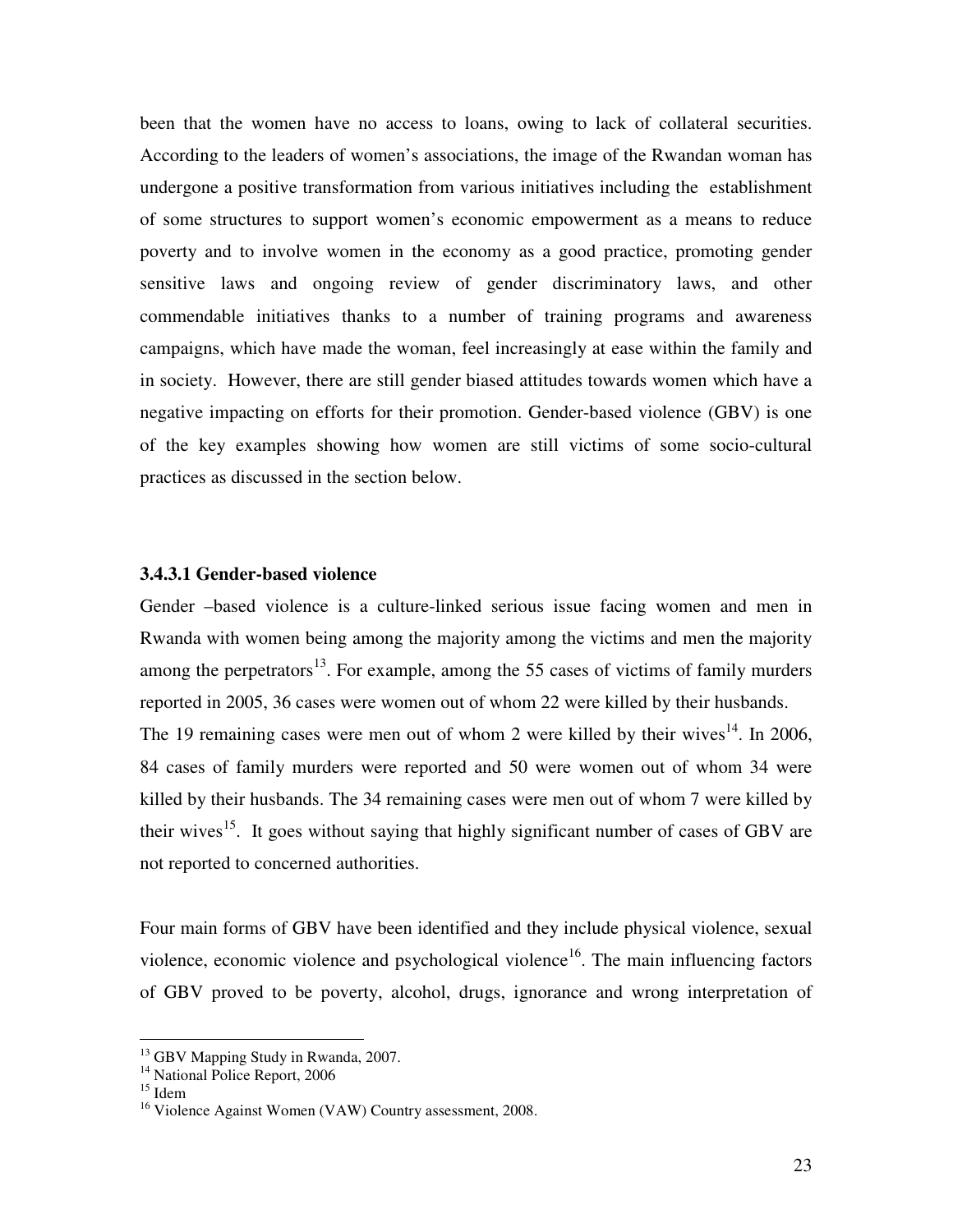gender. A joint program on GBV has been developed by Rwanda Government and its development partners to be implemented this year and some of the key strategies adopted in the program are: awareness raising and training under the key component of prevention. Other strategies articulate around the key component of response and they include the legal, medical, psychological and protection interventions.

Some institutions have taken measures to cope up with GBV including the Rwanda National Police and the Rwanda Defense Force that have established GBV desks. The two institutions have hotlines for GBV victims, which are No 112 and No3512 respectively. In the same line of though a men local organization called Rwanda Men Resource Center (RWAMREC) is promoting positive masculinity and fighting GBV is part of its mission.

# **3.4.3.2 Polygamy**

Much as not legalized cases of polygamy are still verified here and there in Rwanda. To avoid this phenomenon that proves to have a negative impact on social lives of Rwandans especially women, the Government of Rwanda has adopted the strategy of legalizing marriages through mass weddings for those married couples that were not registered anywhere.

The populations have massively responded to this process and so far thousands of couples have legalized their marriages with the assistance of the closest concerned authorities. As outcomes, this process has not only legal protection of the wife in terms of her rights but also it accords her the rights to succession to the properties of her family among others.

# **3.4.4. Trade and Services**

Rwanda considers trade to be an essential economic growth factor. In this regard, the main aim of its trade policy is to contribute to the country's social and economic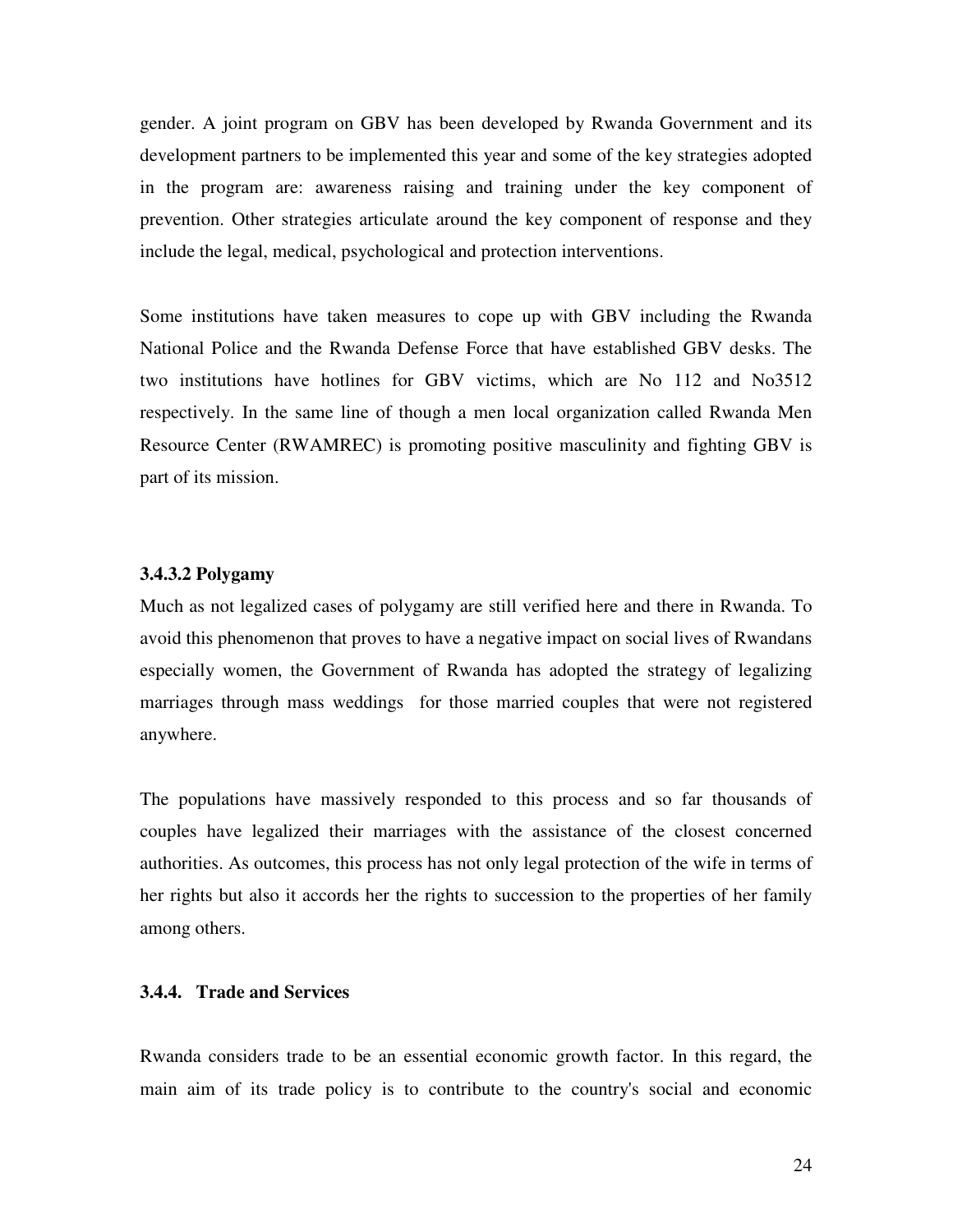development and to poverty reduction as stipulated in our Vision 2020. Consequently, Rwanda is in the process to integrate trade policy into a broader strategic framework after the implementation of the Integrated Framework.

Rwanda's Vision 2020 is aimed at raising Rwanda to middle-income status over a period of 20 years. It also deals with sound political and economic governance, transformation of rural economy, development of services (primarily tourism, ICT), industry (mainly textiles) and human resources development and promotion of private sector, and regional and international economic integration.

To attain these objectives, Rwanda plans to accelerate its economic growth, to stimulate its economy through programs geared towards disadvantaged areas, to promote food security by using quality seeds and fertilizers and improving storage facilities, to diversify its exports, to encourage its small and medium-sized enterprises and to make more effective use of its natural and human resources. It recognizes that development of the private sector calls for more extensive liberalization, privatization and strengthening of the partnership between the public and private sectors.<sup>17</sup>

In Rwanda, Unequal access to credit, education and training tend to limit women's involvement in trade and generally inhibits them from expanding their trading activities. The inability by women to access large-scale credit has many outcomes. It can be a determining factor in excluding women from various areas of trade. The huge capital required for capital goods and machinery may be one reason why women trade mainly in consumer goods. These and other issues underscore the need for gender – sensitive policies and guidelines in the area of trade development.

In order to address gender issues and concerns identified under this sector and to mitigate the negative effects of trade liberalization on small and medium scale enterprises, the specific objectives of the CGP under Trade Development should be:

- $\triangleright$  To promote the access of women to regional and international markets;
- $\triangleright$  To promote skills in export management and marketing especially for women;

 $\overline{a}$ 

<sup>&</sup>lt;sup>17</sup> Rwanda, Trade Policy Review, 2004.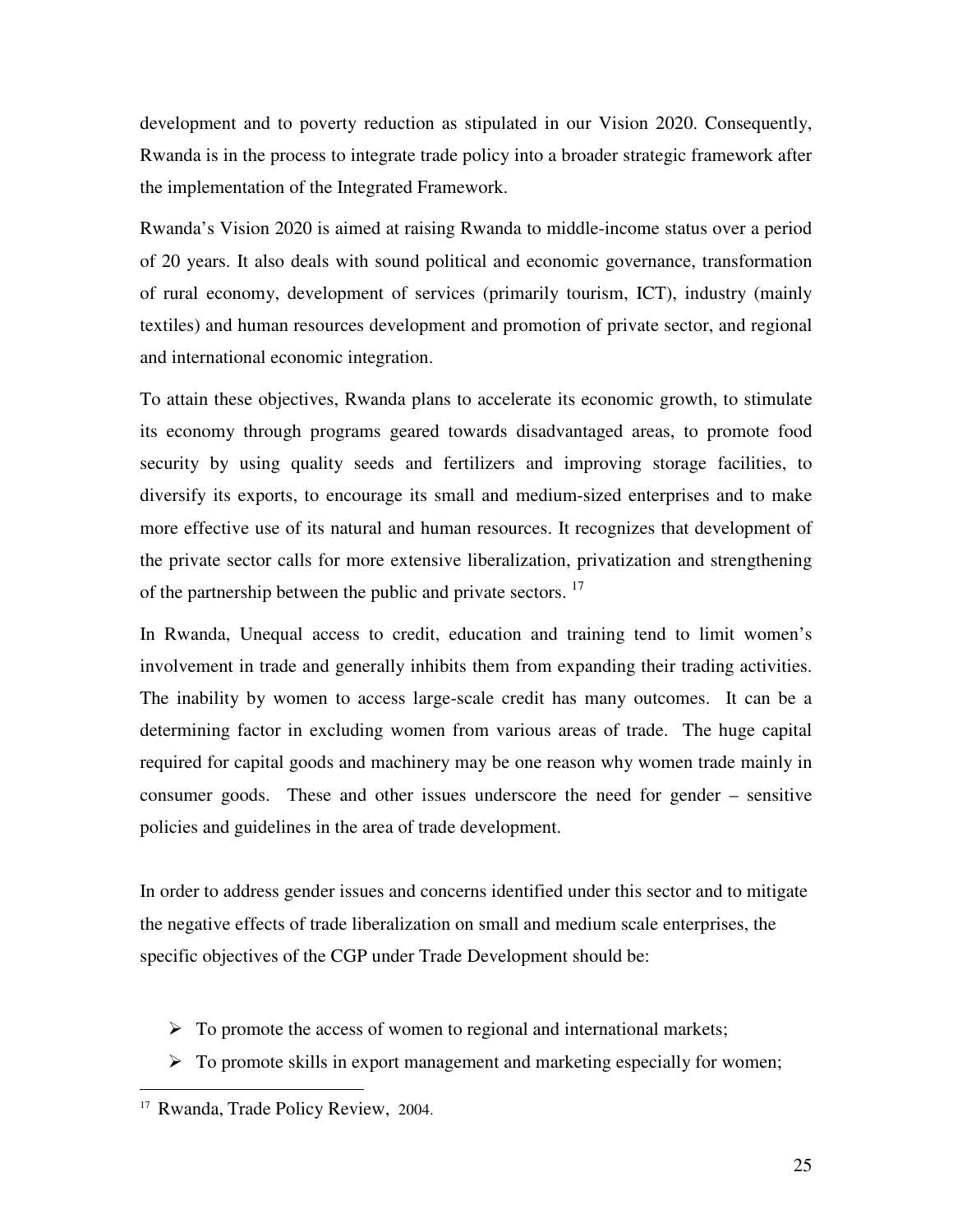- $\triangleright$  To ensure effective participation of women in trade decision making;
- $\triangleright$  To facilitate the building of capacities of women entrepreneurs in business and financial management;

# **3.4.5. Education**

The government of Rwanda has also made a number of international commitments that underline its determination to promote Education in general and Girls Education in particular. These include: the Convention on the Rights of the Child (CRC), Education for All and to the Millennium Development Goals (MDG). The convention commits signatories to ensuring that the right of all children to education is realized and Education for All (EFA) and the MDGs have a target of Universal Primary Completion (UPC) and gender equality (in opportunities and outcomes) by 2015. The Government of Rwanda pledges have led to an Education Sector Policy commitment to ensuring that there is Universal Primary Enrolment by 2010 and Basic Education for all by 2015.

Rwanda has achieved gender parity in primary education, making it only one of a few African countries to do so and Net Enrolment Rates (NER) in primary schools is now 95.8% % for girls and 94.7 % for boys<sup>18</sup>. Although the country has made significant progress in meeting international set goals, girls lag behind boys in terms of completion rates and of final examination scores. These gender disparities emerge distinctly after the third grade, as well as in upper secondary schooling and higher education. Also, there is the issue of low attendance rates of girls in technical and scientific fields at Secondary and Tertiary levels which implies that young women are not qualified in the subjects that the government has decided the country needs. Also, among the missing 25% of children out of an estimated 400, 000 children who are yet to enroll or have dropped out of

l <sup>18</sup> MINEDUC data 2006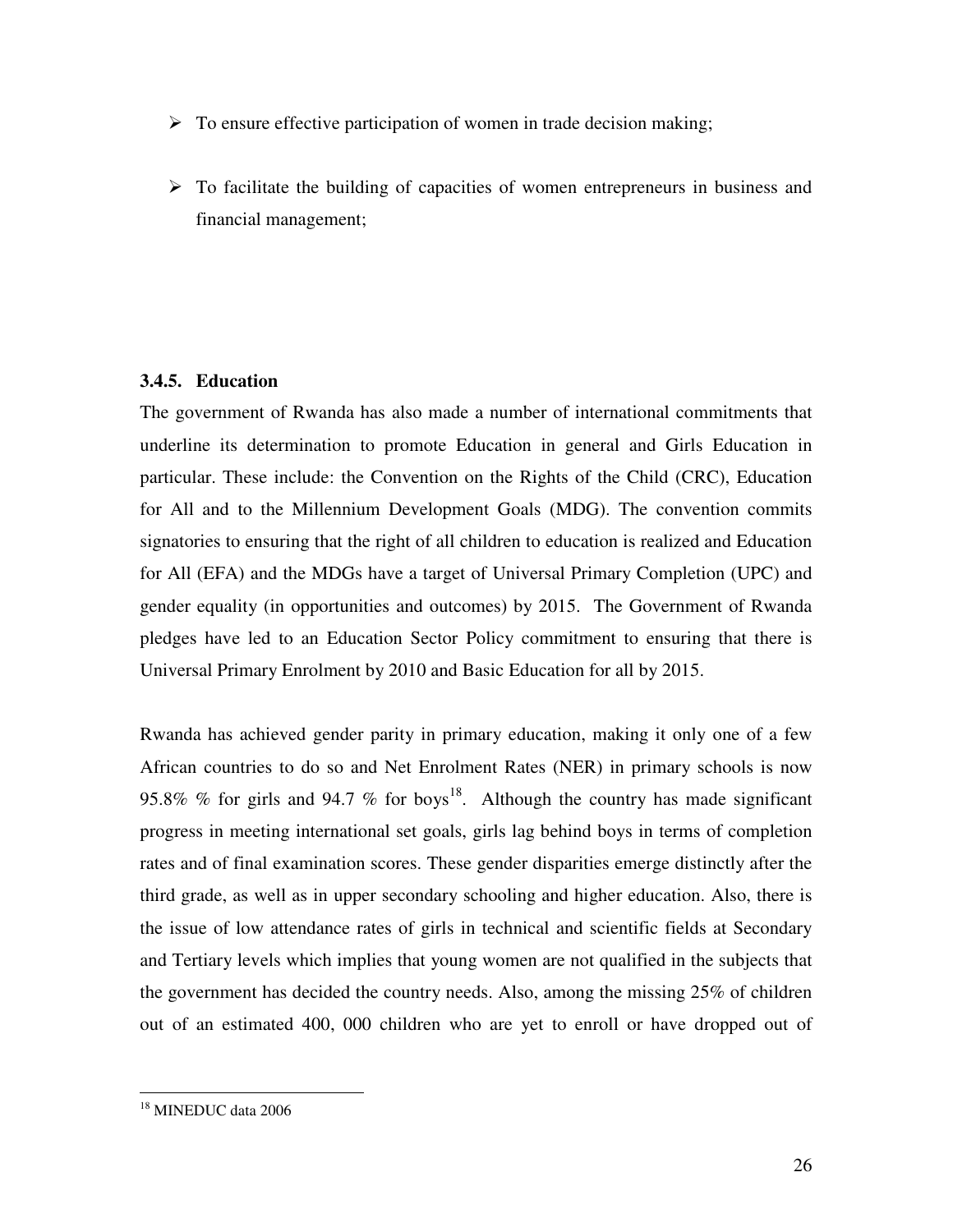primary school, the majority are girls<sup>19</sup>. The Education for All Goal also emphasises the need not only for girls to be present in school, but also for attention to be paid to their needs in relation to teaching and learning practices, curricula and safety in the school environment.

The gender parity in net primary enrolment had already been achieved by 2000/01 and now the rate is slightly higher for girls (95.8%) than for boys (94.7%). Thus, by 2005, Rwanda has achieved the Education for All Goal of eliminating gender disparities in primary education in terms of attendance. With this progress, Rwanda has moved from a position near the bottom of regional education performers, to become one of the regional leaders in achieving UPE, and demonstrating continued improvement in secondary enrollment rates.

However, findings from previous analyses of gender and education at the primary and secondary levels in Rwanda point to persistent gender imbalances in retention transition and completion rates. Transition rate from primary to secondary indicates 47.5**%** of girls as compared to 52.5**%** of boys and tertiary education indicate 25.9**%** of girls as compared to  $74.1\%$  of boys<sup>20</sup>.

Access rates for girls to government secondary schools are very low which has a direct impact on their education. Access rates for girls to private secondary schools is high compared to that of boys. Girls are lagging behind boys in terms of completion and performance. Analysis of the National Examination performance revealed that from 2000 to 2007 girls had lower scores than boys in all subjects. In primary school, during the 2006/2007 school year only 40.61**%** of girls passed the national examination compared to 59.39% of boys. For the *Tronc Commun,* 31.1**%** of girls passed during the 2006/2007 school year compared to 68.9% of boys. In Upper Secondary 48.25% of girls passed in comparison to 57.75% of boys 2006/2007 school year. This data reveals that there is a

 $20$  Idem

 $\overline{a}$ 

<sup>&</sup>lt;sup>19</sup> MINEDUC Website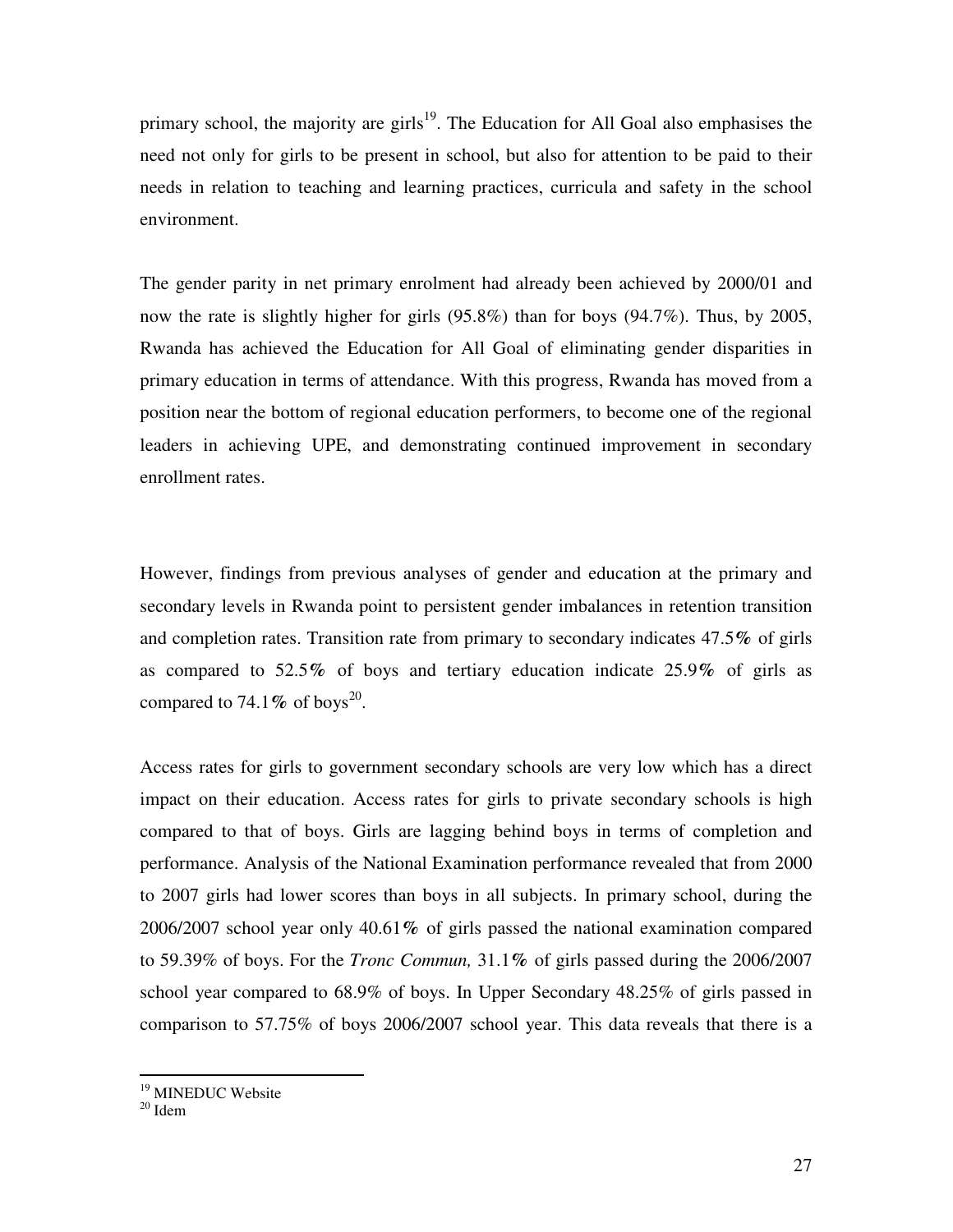clear lack of success and participation for girls in school. Girls' participation in school has been indicated at 55.4% in public schools, and at 44.6% in private schools. Although girls participate more in public schools, it is clear that the lack of participation and involvement in school by girls has led to a low performance rate and high dropouts.

The issue of poor performance by girls is partly due to the consistent lack of attention given to performance. The discriminatory curriculum, materials, teacher/institutional and sectoral attitudes, and the generally poor living conditions of women also contribute to this outcome. More generally, hygiene has been a particular problem in schools. Schools need to provide a clean environment for their students. FAWE policy report stressed the need for schools to provide separate toilets for girls and boys. This is very important because it will help to reduce sexual abuse by teachers and/or fellow classmates. Schools also need to push for children to be clean, appropriate school uniforms and the wearing of shoes. The report also reveals the importance of having staff housing at schools, thus giving teachers more time to provide individual counseling for students. Quality environment is a key factor in providing children with quality education.

According to the 2008-2012 MINEDUC Strategic Plan, the main challenges of Girls' Education are the following:

- High dropout and repetition rates in Upper Primary school;
- Low completion and achievement rates for girls;
- Low transition rates into *Tronc Commun*, Secondary and Tertiary Education;
- Few qualified women teachers in Secondary and Tertiary Education especially in the areas of Science and Technology which implies lack of suitable role models;
- Lack of separate facilities and infrastructure (dormitories, separate toilets, periods)
- Scarcity of disaggregated and specific gender data;
- Lack of information and data about girls OVC and/or special needs at school;
- Gender insensitivity of the teachers and a gender blind curriculum;
- High student/teacher ratio and high student/classroom ratio;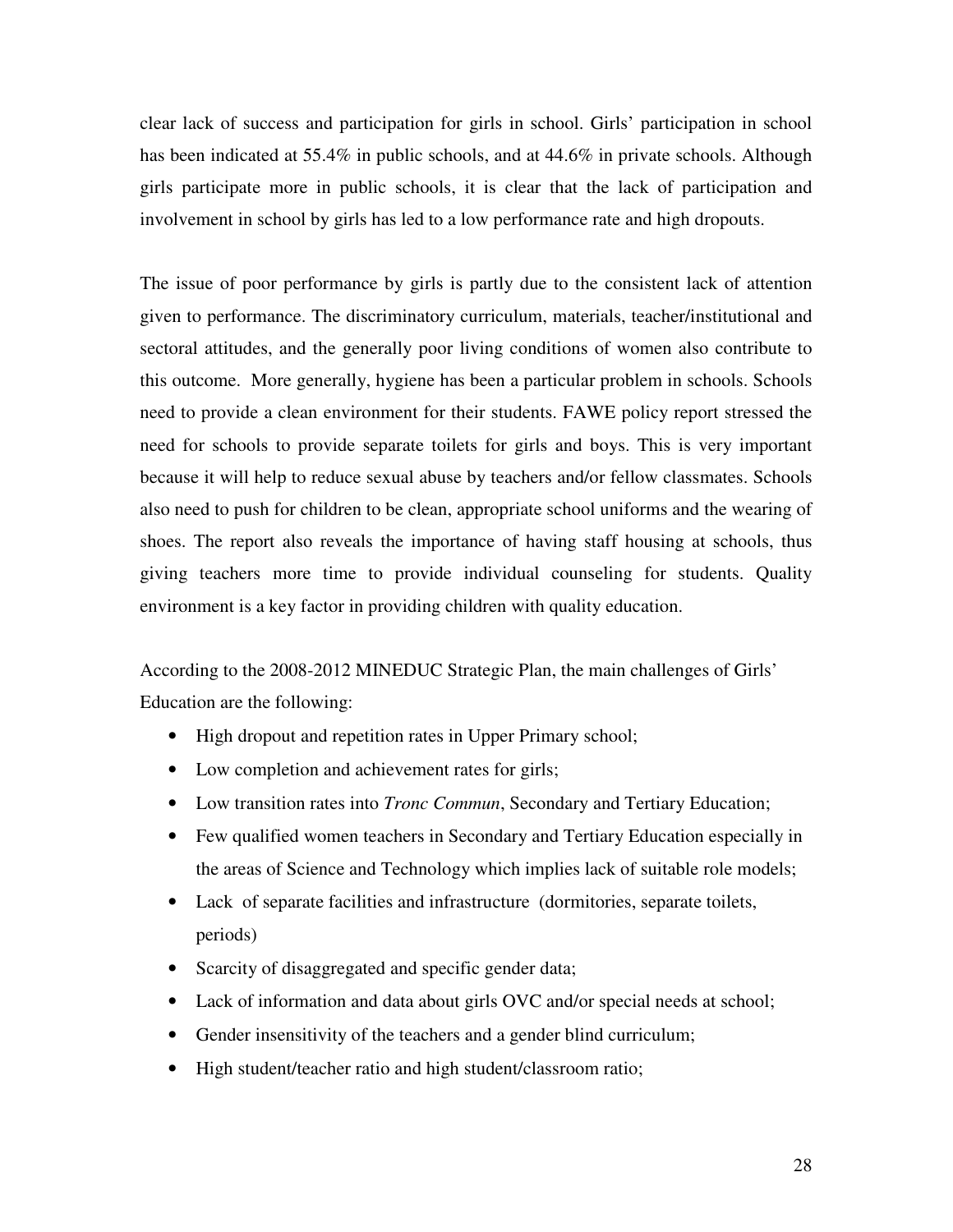- Gender Based Violence and pregnancy of teenage girls in both primary and secondary education,
- Inefficient dissemination of information on reproductive health and HIV/AIDS;
- Insufficient allocation of training scholarships
- Mentality that all the burden of household work and chores must be borne by girls and women;
- Gender insensitivity of the parents and lack of self-esteem by girls.

The Rwanda Government efforts to promote gender equality in education are also seen through the budget allocation to the education sector. Total education spending increased by 12% between 2004 and 2005 and on its own accounted for almost half (49%) of total priority expenditure in  $2005^{21}$ . The increase was mainly allocated towards the implementation of the fee-free primary education policy.

In order to promote girls' education and reverse the waning trend, the non-governmental organization, Forum for African Women Educationalist (FAWE), with government support, has opened a pilot school for girls' education and institutionalized a class prize for girls who perform very well in examinations. This organization is also a permanent member of the national commission granting scholarships in which it is responsible especially for the applications of female candidates, the goal being that 50% of scholarships be granted to them. Much as remarkable achievements have been made in the area of girl's education by Rwanda Government, there is still a need for a deep analysis of reasons behind the poor participation of women in higher levels of public educational institutions whereas it is in the same public institutions that girls/women are the majority in lower levels. For example, there are less women in public universities as compared to the private ones.

# **3.4.6. Water and Sanitation**

l

<sup>21</sup> Draft Girls Education strategic plan , 2008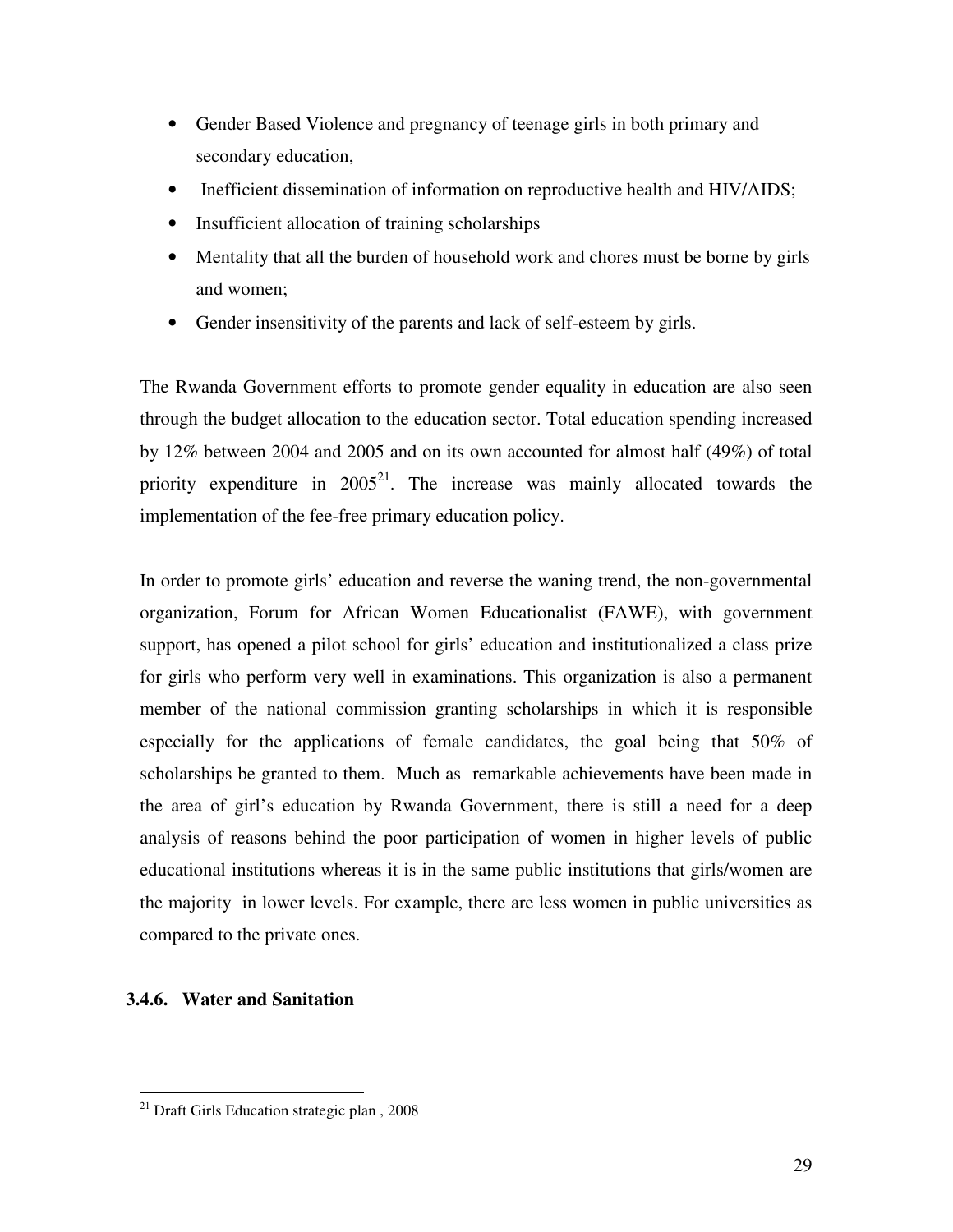The accessibility to water by communities has a strong bearing on their health and sanitation levels. It saves energy and time spent by the members of the household particularly women and children.

In Chapter 2, it was shown from the EICV2 data that, although the numbers of people benefiting from access to safe water had increased, there had been no change in the proportion of households having access to safe water between 2000 and 2005 (64%), and nor was there any reduction in the average distance a household had to travel to fetch safe water (0.5 km). During the EDPRS period, the sector aims to increase the proportion of the population accessing safe water from 64% to 86%, and the proportion with sanitation services from 38% to 65%. It is also planned to increase the proportion of the rural population living within 500m of an improved water source from 64% to 85%, and to raise the proportion of the urban population residing within 200m of an improved water source from 69% to 100%. The number of boreholes with hand pumps which will be constructed or rehabilitated will rise from 120 to 350. As regards sanitation, the sector plans that the proportion of schools with latrines complying with health norms will rise from 10% to 80%, and that the corresponding proportion for rural households will increase from 38% to 65%. To achieve these goals, the sector estimates that its share of public spending must rise from 5.4% to 7%.

Despite the enabling policies in the water and sanitation sector, there are challenges such as maintenance of the facilities and participation in decision making in water supervision structures by communities especially women. The following actions will be taken:

- $\triangleright$  Increase number of women in water management system;
- $\triangleright$  Decrease distance traveled by women to collect potable water by bringing water near homesteads ;
- $\triangleright$  Increase education for women on waste water management; backyard gardening (vegetables) and environmental protection;
- $\triangleright$  Ensure that all schools have functioning separate toilets for girls and boys;
- $\triangleright$  Encourage and support all households in Rwanda to have hygienic toilets

30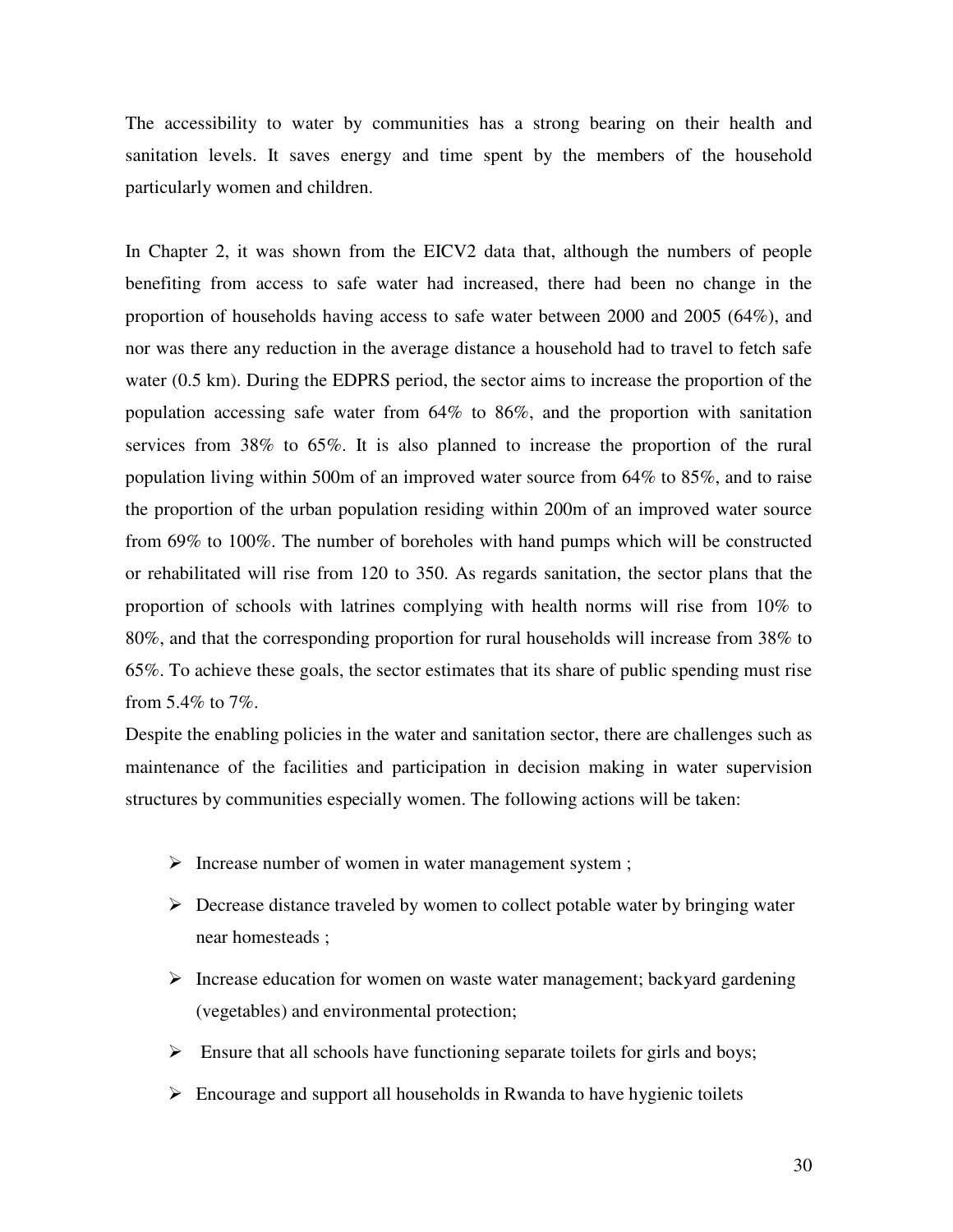#### **3.4.7. Research and Documentation**

Research and Documentation is a key area to generate data and information on gender and community development issues, for effective planning and policy formulation.

In Rwanda, the mandate of research have been attributed for the National Institute of Statistic of Rwanda (NISR ) in order to improve the country's official statistics. It provides a sound evidence base for policy-making and results verification. Ideally, the NISR's mandate is extended beyond surveys and censuses to include the exercise of quality control over information collected by line ministries, which are often the weakest link in the data chain.

The NISR, together with other qualified institutions is the prime source of developing the Gender disaggregated indicators. This require that any long term plans for developing the monitoring system are fully integrated with Rwanda's National Strategy for the Development of Statistics (NSDS).

In collaboration with UN Agencies, the GoR is currently developing Rwanda national database for the management of GoR monitoring information. Rwanda database will offer a method of organising, storing and previewing data in a consistent and harmonised manner. As such it will facilitate the sharing of information between government institutions and users, as well as with development partners and other institutions of research. The database will contain standard indicators such as those defined by the Vision 2020 and the Millennium Development Goals, together with other specific indicators defined in the sector strategies' monitoring and evaluation frameworks.

For effective mainstreaming of Gender in research in general NISR in collaboration with MIGEPROF and others stakeholders should continue to work together to produce gender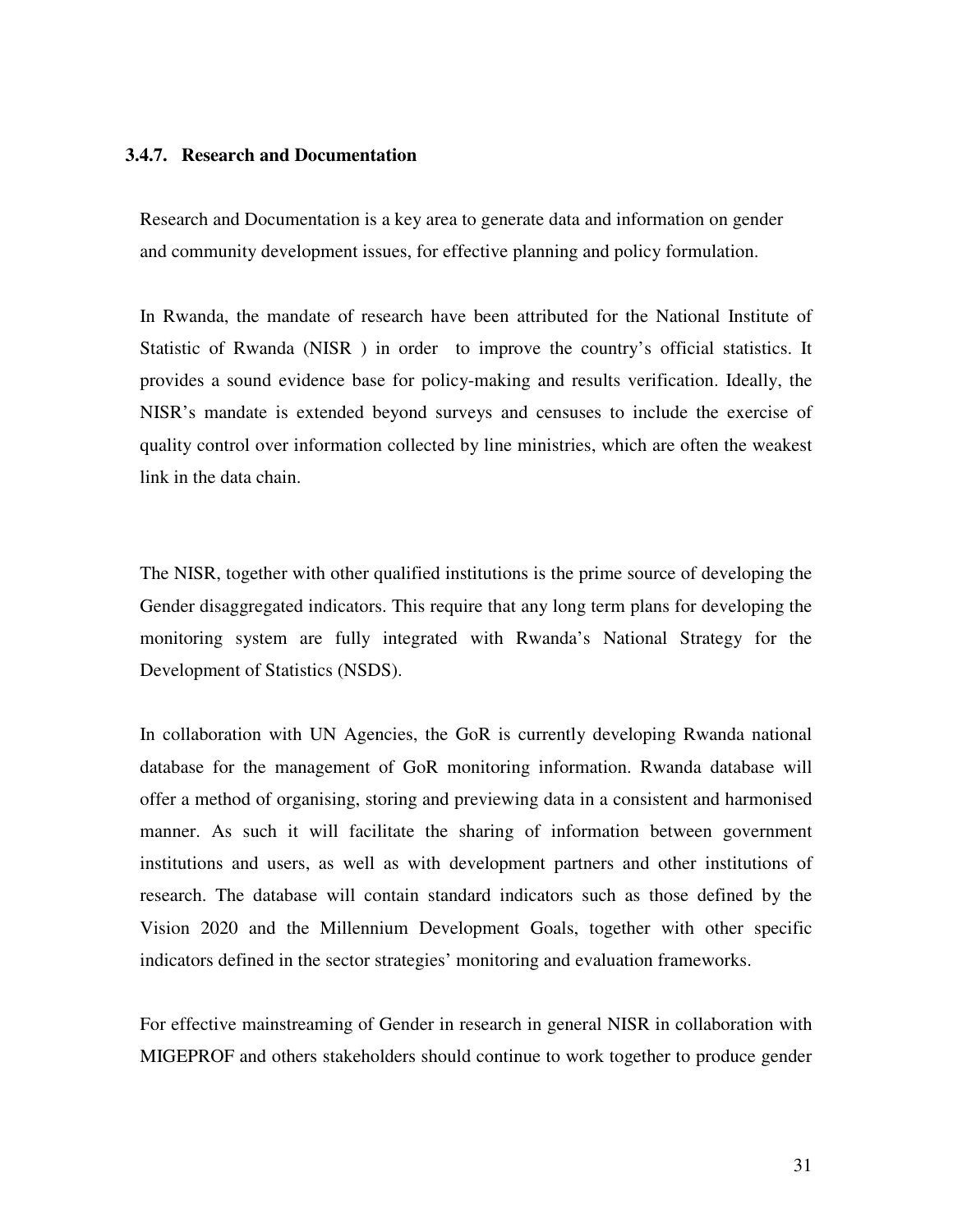sensitive data collection tools, which is key for a final gender mainstreamed research works.

 Besides, MIGEPROF should assist in capacity building for the planners involved in the designing of those tools, in order to avail Gender disaggregated data for policy formulation and planning.

#### **3.4.8 Gender, Peace Building and Conflict Resolution**

Following the waves of antagonistic and bloody events that have culminated in the 1994 Genocide, and due to different hotbeds of tension in the region, Rwandese women realized the role they have to play in conflict resolution. At the same time, the country's conventional court system had been decimated by the Genocide, in which a large number of judges and prosecutors were killed. Faced with this almost insurmountable dilemma, the government decided to reintroduce a traditional court system called Gacaca. The Gacaca system is particular well suited to deal with post conflict traditional justice because , is a participatory , community – based restorative justice system that encourages openness and dialogue between perpetrators and victims as a means to resolve issues through reconciliation rather than punishing.

Women represent 35 % of people with integrity within the GACACA Courts elected by the population at the level of local communities to try the crimes and acts related to the 1994 Genocide. It is worth mentioning that tree institutions in charge of peace and reconciliation (National Unity and Reconciliation Commission; National Commission of Human Right and Gacaca Jurisdictions) are headed by Women. This is again a recognition by Rwanda Government that women's leadership in matter of national concern matters a lot. In addition there is a gender dimension that is respected in the conflict resolution processes.

According to the findings from various consultations, Pro- femmes Twese Hamwe has organizes and facilitate different conferences and workshops on conflict resolution and peace building meant for women in general and their association members in particular.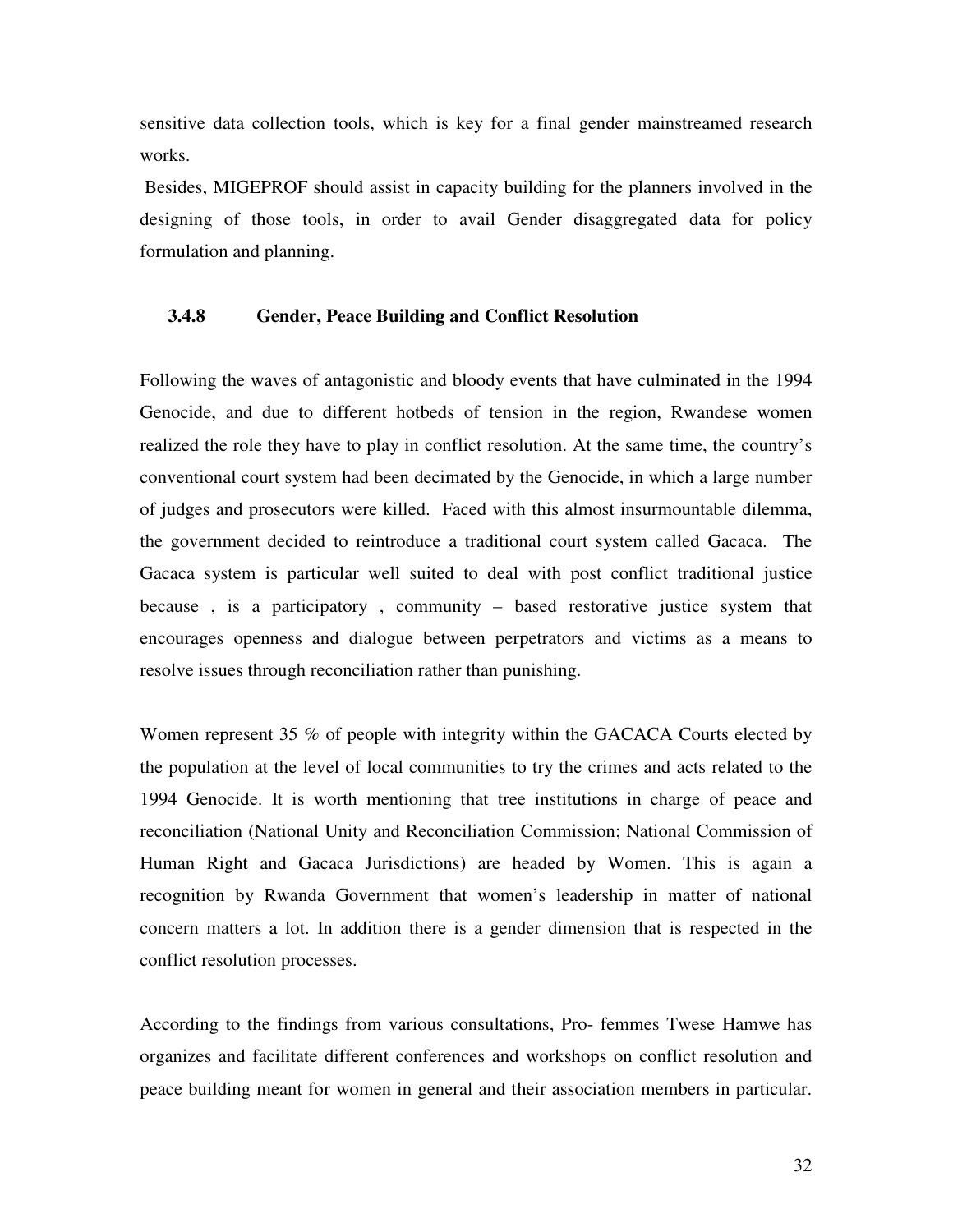In addition to this, the umbrella association Pro Femmes/Twese Hamwe launched a campaign "Action for Peace", which advocates active non-violence, mediation and conciliation, and women's associations organize conferences on peaceful conflict resolution, tolerance, unity and reconciliation.

#### **3.4.8.1 Gender and social inclusion**

The Situation Analysis represents one key tool aimed at considering where Rwanda is today in responding to the needs and potential of vulnerable groups, where the gaps are, and to establish the strengths and weaknesses of various interventions.

The broad objectives of the situation analysis on the vulnerable groups are to assess and describe the status, experience and underlying causes of vulnerable persons living in households , identify the responses of families, communities and institutions , assess capacities, problems and the root causes of these problems, describe the roles, programs, coverage and approaches of government bodies, international organizations, NGOs, religious bodies, civil society organizations and grass roots groups currently involved with social vulnerability and recommend to the Government and other partners appropriate strategies for addressing the needs of communities in order to improve the socioeconomic conditions of vulnerable groups.

An important number of persons suffer from serious problems. Therefore, many actions must be carried out to support vulnerable groups. In this connection, it is important to increase social wealth through community-generated activities, in order to arouse a compassionate feeling of solidarity in favour of vulnerable groups, which are classified in different categories as follows:

- Children in Critical Situations: Child-headed households, street children, working children, soldier children.
- Genocide Survivors: Seriously injured, physically impaired, and made blind or deaf, including orphans.
- Women**:** Widows, detainees' wives, pregnant women, raped women and girls.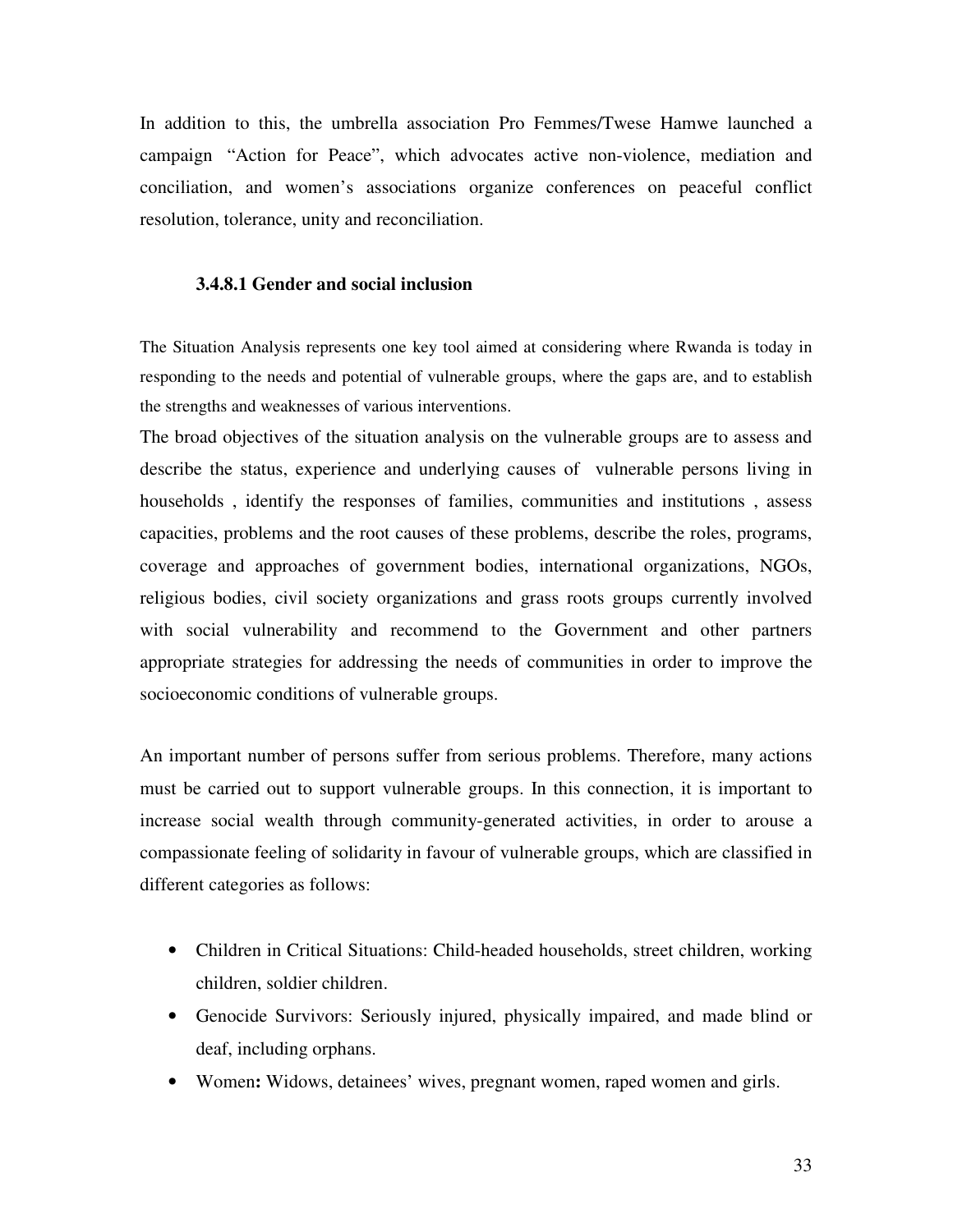- Disabled People: Mentally impaired, physically impaired.
- HIV/AIDS Victims: Infected, affected people.
- Poor People: Indigent, destitute, poor people, but who happen to cater for themselves.
- Old People: Without descendants nor property and the retired.

The vulnerable population now benefits from several government programs and from numerous and fragmented donor projects. The programs could be targeted more effectively, managed at lower cost, and thus reach more vulnerable households if they were consolidated. According to the EDPRS, it is planned that 38% of vulnerable people graduating from livelihood enhancement schemes achieve economic independence, and that 80% of stakeholders consider the schemes successful.

With regard to social insurance, it is planned that the entire target group among the employed and self-employed is covered by the *mutuelles de santé*, while 15% of the remaining population is included in other insurance schemes. The proportion of districts which undertake capacity-building in social protection should rise from 30% to 85%, while the corresponding proportion among sectors will increase from 20% to 85%. Coordination among the different public and private agencies implementing social protection programmes will be enhanced by requiring all districts to supply evidence of consultation and harmonization among social protection providers in their District Development Plans (DDP) by 2012.

The majority of Rwanda's children are OVC, and levels of poverty are extreme. Many orphans and other vulnerable children and their care giving households remain in poverty, in a situation where social capital remains weak following the severe stresses resulting from the genocide, rebuilding this social capital and a sense of community, in order to be able to meet these needs through local initiatives, is problematic. Only 2.4% of all OVC care giving households had no access to improved means of human waste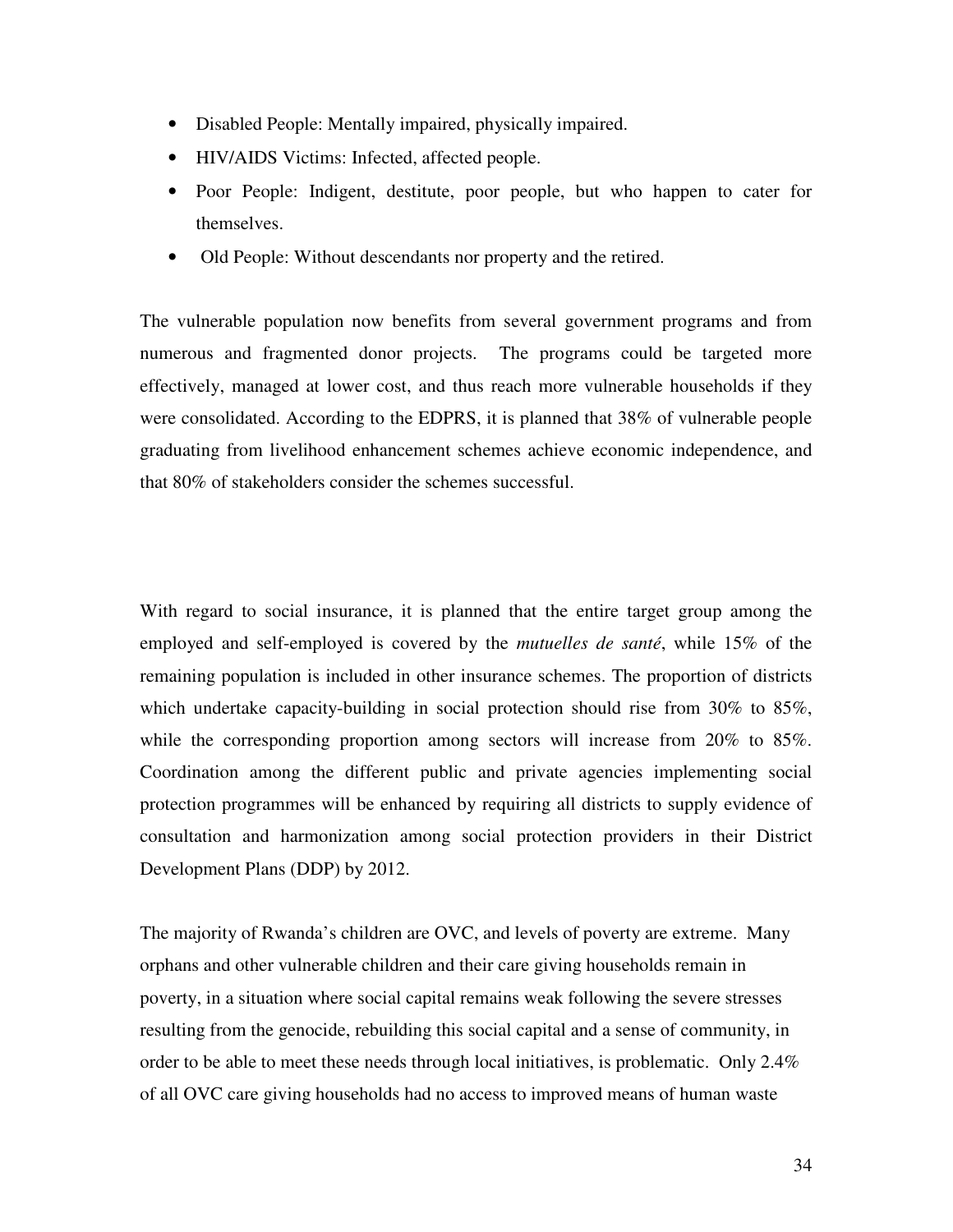disposal, meaning that 97.6% had access to an improved means. This was slightly better than national figures for all households, where 6.4% did not have improved access, and in part reflected a more urbanized population of OVC households than the national EICV sample. Nevertheless, most households relied on unimproved pit latrines, with the consequent health risks associated with poor ventilation, poor construction, etc. Households with OVC were somewhat more likely to rely on unimproved pit latrines than the population overall (DHS results, 80% versus 66.9%). There was no difference across orphan care giving households versus vulnerable children care giving households. Qualitative findings highlight that those without direct access to improve means of human waste disposal can rely on their neighbors.

Only 20.9% of all OVC care giving households relied on drinking water sources that were likely to be contaminated at the source (surface water and open well), which is consistent with water sources for all households (17.8%, EICV, National Institute of Statistics, 2006). An additional 7.1% relied on springs  $(9.3%$  for the EICV) and 7% on capped wells, and it is not certain whether these were safe sources. If these are assumed to be partially unsafe, this would suggest that almost one-third of all OVC care giving households relied on water sources that were not safe at the source, compared to a slightly lower 29.6% for all households). For the remainder, most relied on improved water points. Only 16.6% had a tap in their yard or a neighbors yard, and none had water in the household.

Almost all households relied on firewood as the main means of fuel for cooking, followed by charcoal (mostly used in urban areas). This was consistent with national figures from the EICV for 2005/2006

Through integration of OVC issues into the EDPRS in particular, Government has signaled the importance of OVC for the future of the country, and the achievement of national development objectives. There are, of course, severe constraints facing the response, notably human and financial resource limitations at the national, district, and sector levels, coupled with high 'demand' for services due to widespread poverty,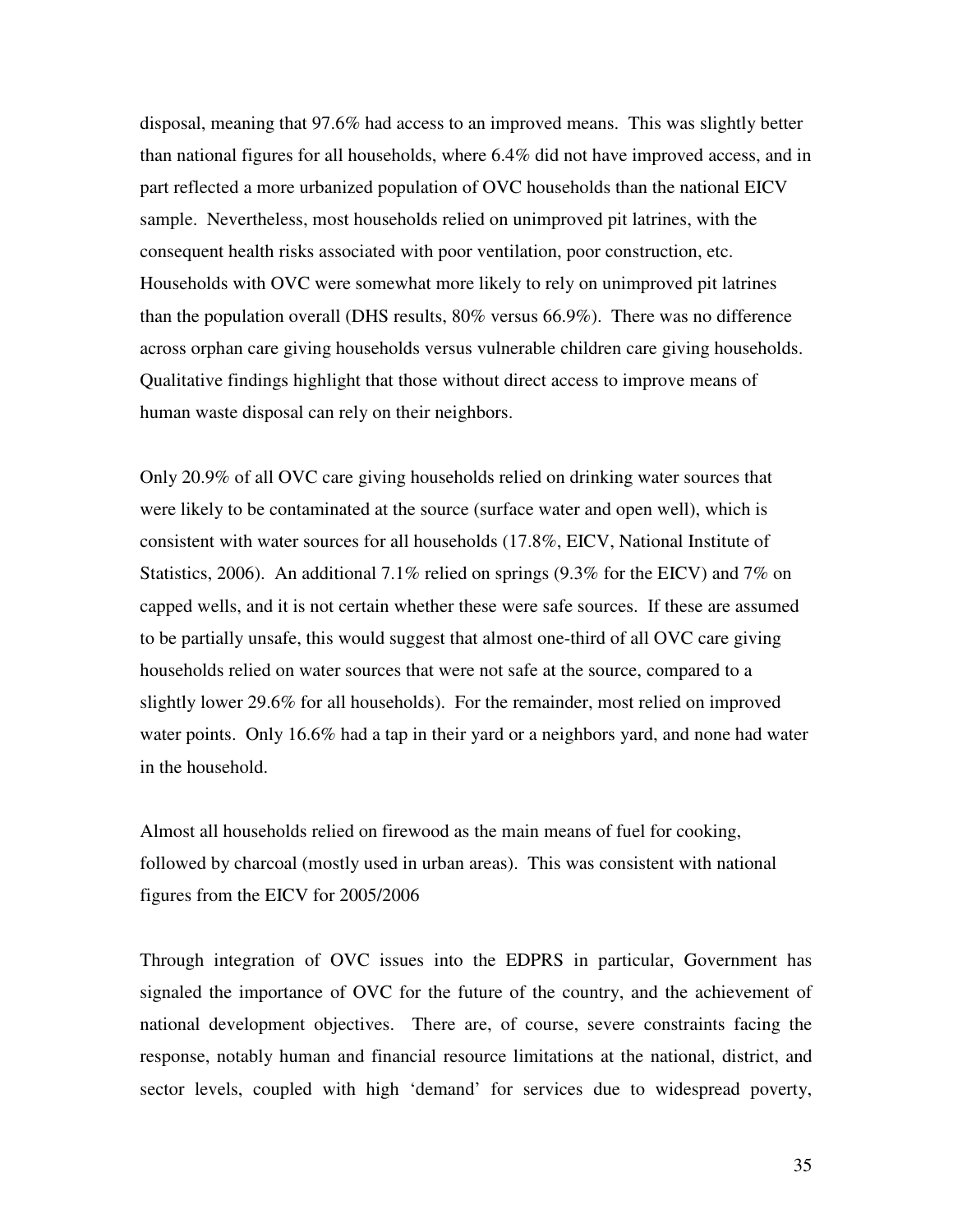especially in rural areas. In an environment of severe resource constraints, the nature of OVC requires a multisectoral, integrated response, but this is also proving difficult.

Further targets include having 55% of 43 sectors with at least two programmes for vulnerable groups managed and funded by Community-based organizations (CBOs), nongovernmental organizations (NGOs) and the Private Sector. Stakeholder satisfaction is included by requiring that at least 75% of Stakeholders report that advocacy has led to a strengthening of laws to protect the rights of vulnerable groups. Protection of vulnerable groups should also take into account the gender dimension of issues facing them given that men and women remain with different needs and interests.

# **IV. BEST PRACTICES**

.

The following best practices were discussed and agreed on with consulted resource persons based on achievements made or potentials embedded with them:

- $\triangleright$  The Political will: There is strong political will in the country to promote gender equality and this is reflected in the National Constitution which is supported by the allocation of at least one third quota at all decision making levels;
- $\triangleright$  Rwanda has specific institutions with a mandate to protect and promote Gender equality and equity. A ministerial department specifically in charge of gender promotion has been established and strengthened women's capacity for gender equality and sustainable development as provided in the national Gender Policy;
- $\triangleright$  The establishment in 1999 of the law on matrimonial regimes, liberalities and successions which recognizes the right of a girl to inherit property belonging to her family (Article 50);
- $\triangleright$  The establishment of the organic law on the land regime in Rwanda, it is aimed at ensuring land security for all land users without discrimination;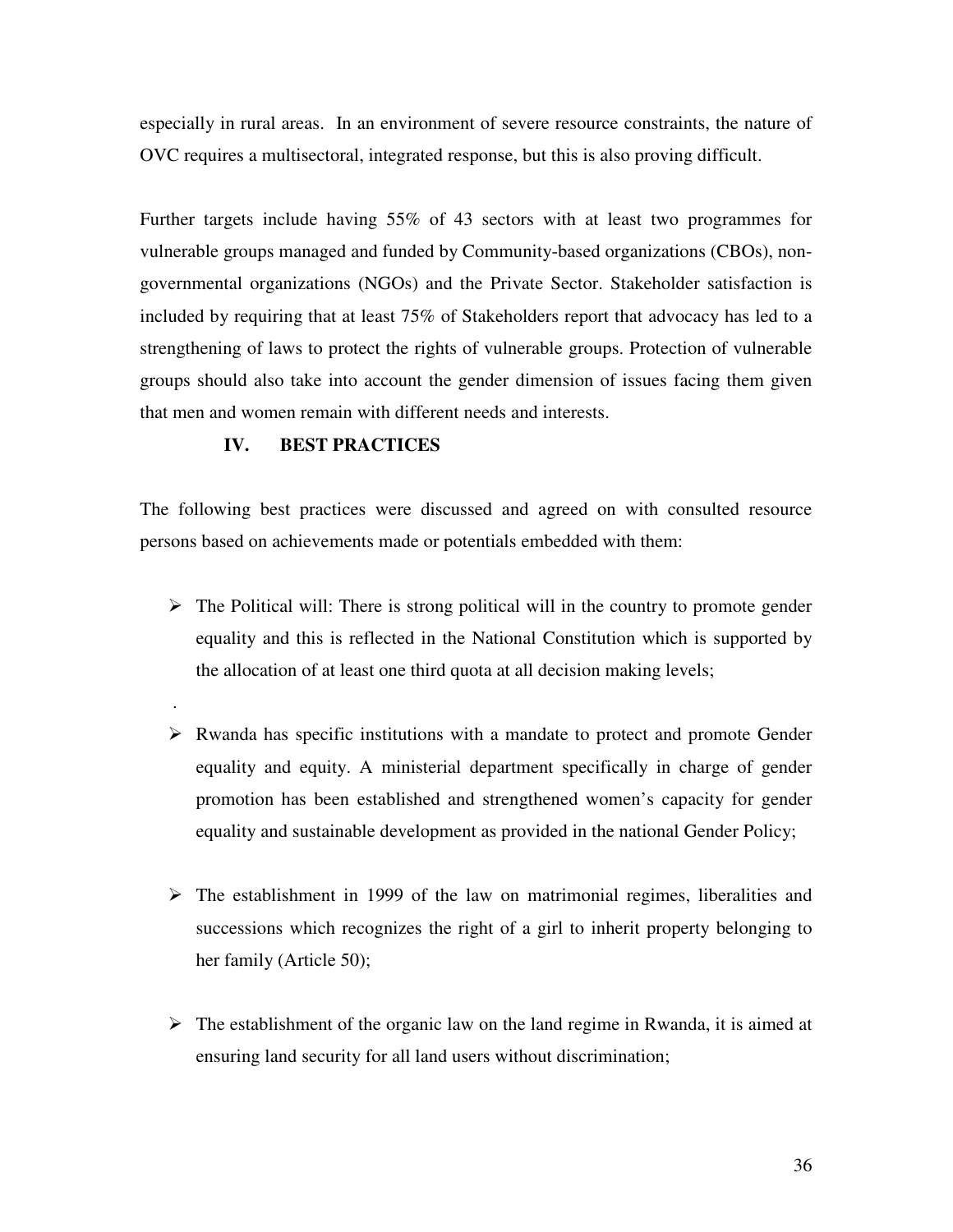The establishment of some structures to support women's economic empowerment as a means to reduce poverty and to involve women in the economy is a good practice. Among these structures the following are identified as the key: Savings and Micro credit Cooperative (COOPEDU) run by a women's association, DUTERIMBERE; Guarantee Fund; Savings and Credit Bank for women at the "Banque Populaire";

- $\triangleright$  The establishment of various community development structures through the National decentralization policy at the grassroots levels which contribute to achieve pro-poor service delivery and sustainable socio –economic development (eg: HIMO, UBUDEHE, Etc);
- $\triangleright$  The establishment of the Girls Education Policy and its Strategic Plan which will contribute on the progressive elimination of gender disparities in education and training as well as in management structures;
- $\triangleright$  The existence of GBV Desks within the Rwanda National Police and Rwanda Defense Force;
- $\triangleright$  The creation of the credit and savings youth cooperative to empower them economically;
- $\triangleright$  The formation of the Rwanda Men Resource Center to promote a positive masculinity.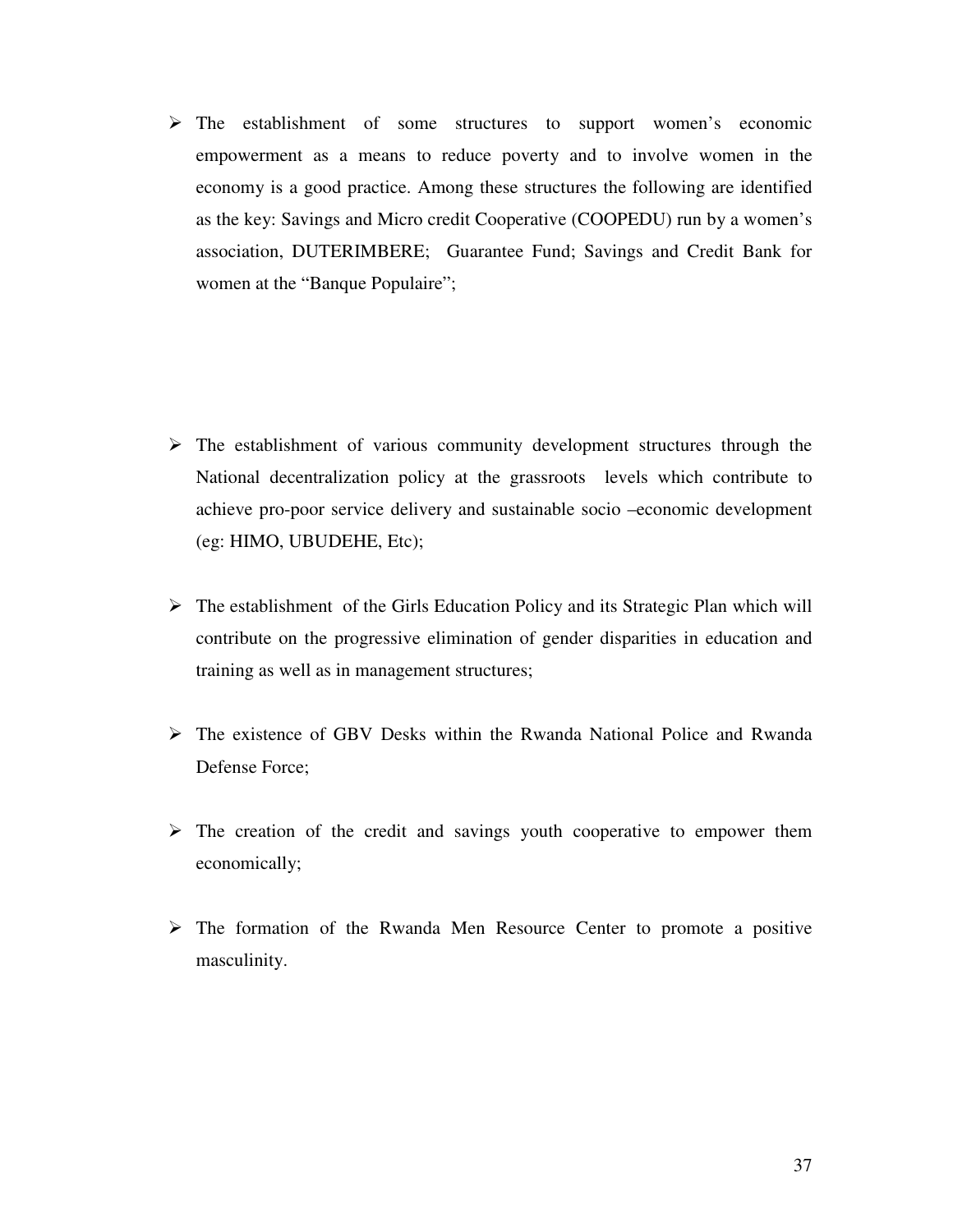# **V. CONCLUSION ET RECOMMENDATIONS**

The analysis of Gender equality and equity promotion and development community development in Rwanda aimed at reviewing the existing Gender and Community Development policies and programs to collect needed data to be incorporated in the East African Community Gender and Community Development Framework (EAC/GCDF). The Government of Rwanda is found to be highly committed to the cause of gender equality and women's empowerment as demonstrated by its 2003 Constitution, the approval of the National Gender Policy, the establishment of National Gender Machineries, ratification of the CEDAW, following of the Beijing PFA, the Vision 2020 and the development of the EDPRS. It demonstrates the Governments commitment to combating all forms of gender inequalities in Rwanda and issues related to community development. It defines the institutional framework and the mechanisms through which gender equality/equity, community concerns, policies and programmes are developed, implemented, monitored and evaluated.

In this analysis it was noted that some discriminatory laws that mitigate against the rights of women have been taken care of by the National Constitution. This demonstrates that the Rwandan Government regards mainstreaming of gender into policy legislation and institutional frameworks as key to development.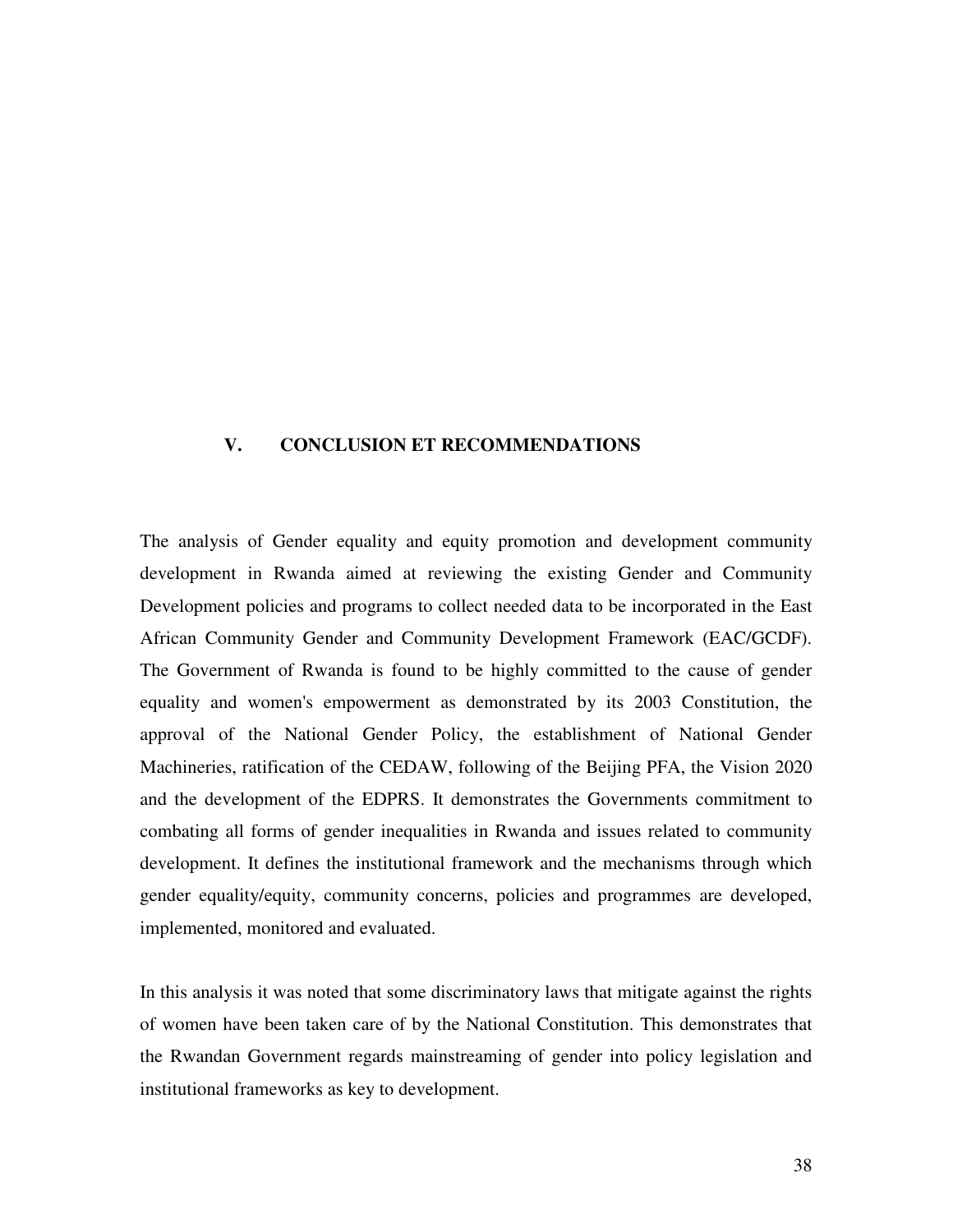Revision of all legal discriminatory provisions and elimination of traditional practices unfavourable to women's integral promotion are among the principles underlying Government programme for women's development. With regard to legislation, the most significant legal changes are the law of matrimonial regimes, succession and liberalities and land law. All stakeholders are of the same view that this law is embedded with potentials for a gender sensitive transformation of the Rwandan society.

The analysis shows that, findings provided from national documents confirm the existence of inequalities between women and men, boys and girls in priority areas identified. However, a quick comparison of these findings of the recent survey shows encouraging progress in different areas.

.

According to this analysis, improvements have been made in the area of Women's Economic Empowerment, Employment and Poverty Reduction, based on the constitution and enacted laws. Credit and finance mechanisms have been initiated to empower women economically and move them out of the poverty trap. However, a lot still needs to be done in the area of micro financing, land acquisition and other asset ownership by women to improve their economic situation.

The institutional framework for gender mainstreaming, the constitution and legal framework are in place to improve gender-mainstreaming efforts in the above key areas.

In order to effectively mainstream gender into identified areas the following recommendations are needed:

> $\triangleright$  To Strengthen the capacity of various staff, specially the planners and budget officers in Gender analysis, Planning and Budgeting at all levels;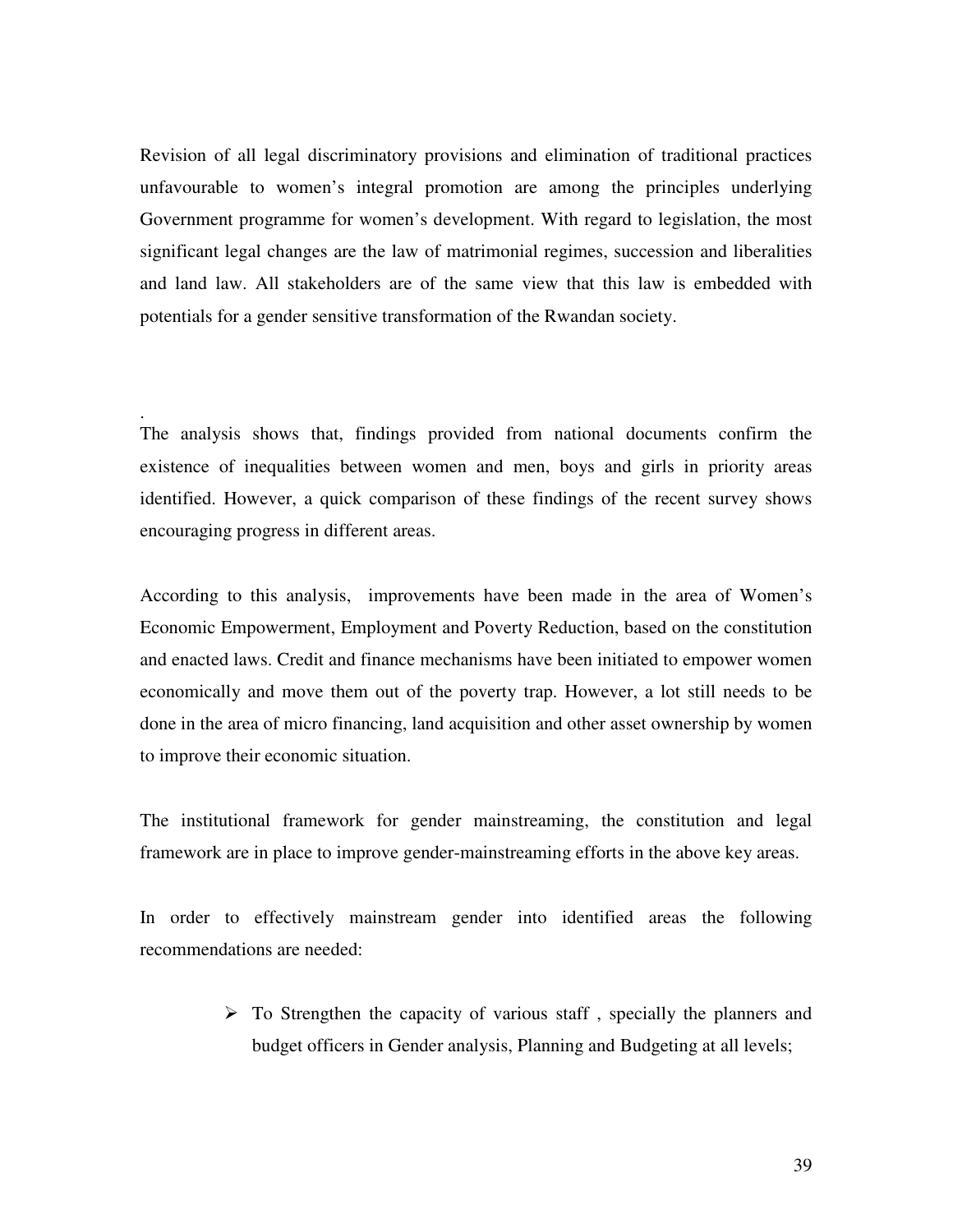- $\triangleright$  To systematically collect Gender-disaggregated data and disseminate it for policy formulation and planning in all sectors at all levels ;
- Review all key policy documents and plans to make them Gender responsive;
- $\triangleright$  Build data banks for Gender-disaggregated data;
- $\triangleright$  Facilitate the access of women to adequate and timely credit and finance;
- $\triangleright$  Enhance effective participation of women in program activities in the agricultural sector and facilitate the access of women; access to regional and international markets through Food and Agricultural Marketing Program.
- $\triangleright$  Take measures to decrease the drop out of school age girls at secondary and tertiary level;
- $\triangleright$  Increase number of children (male /female) living with disability retained in schools;
- $\triangleright$  Educate and provide access to women and men on safe contraception to achieve slowing down the population;
- $\triangleright$  Investigate measures of accessing the most vulnerable groups such the poor (widows, widowers, unemployed, heads of households, etc.) ;
- $\triangleright$  Increase strategies for the empowerment of the youth both women ans men;
- $\triangleright$  Encourage culture related research to identify values on which to build for the promotion of gender and anti-values to discourage for a faster and more sustainable national development.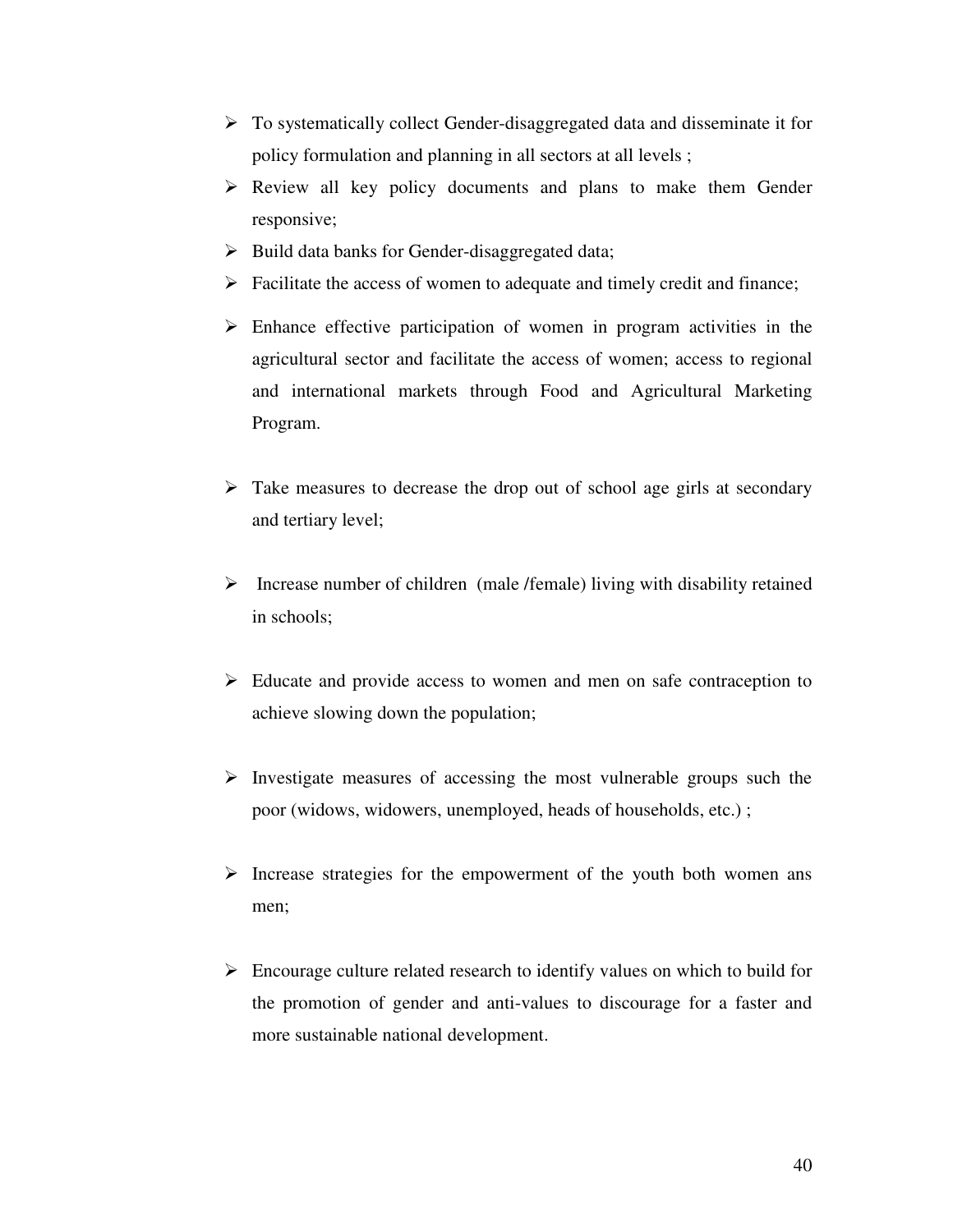#### **Annexe: List of persons interviewed**

- 1. UMUHIRE Christiane : Gender and Women Promotion Officer (MIGEPROF)
- 2. GIHANA Donatha : Coordinator of Gender Cluster (MIGEPROF)
- 3. MICO Patrick : Monitoring and Evaluation Officer /UNFPA Project;
- 4. KAYOMBYA Claire : Executive Secretary ai (NWC);
- 5. NIWEMFURA Aquiline : Executive Secretary of Beijing;
- 6. MUJAWAYEZU Agnes : Executive Secretary (Pro- Femmes Twese –Hamwe ;
- 7. USENGUMUREMYI Maximilien : In charge of Crosscutting issues in EDPRS;
- 8. RUTAGANWA Aline : Technical Assitant in charge of OVC's and Gender;
- 9. NGERUKA Faby: Gender Program Officer/ UNFPA,
- 10. KAMASHAZI Donnah : Program officer / UNIFEM.
- 11. MUTAMBA John : Gender Expert and UNIFEM Consultant ;
- 12. MUKASINE Beatrice : Gender , water and Sanitation Advisor /SNV
- 13. MUHIMAKAZI Bernadette : Coordinator of FCIL / Canadian Cooperation ;
- 14. KAYIRA Fidele : National Coordinator UBUDEHE /MINALOC
- 15. NAKATO Janet : In charge of Girls Education/ FAWE;
- 16. KABERA Thelesphore : Progam Officer /FAWE;
- 17. Bibonobono Therese : Chambre of Women Entrepreneurs / FRSP;
- 18. RUTABAGAYA Eugene : Gender Expert / FRSP;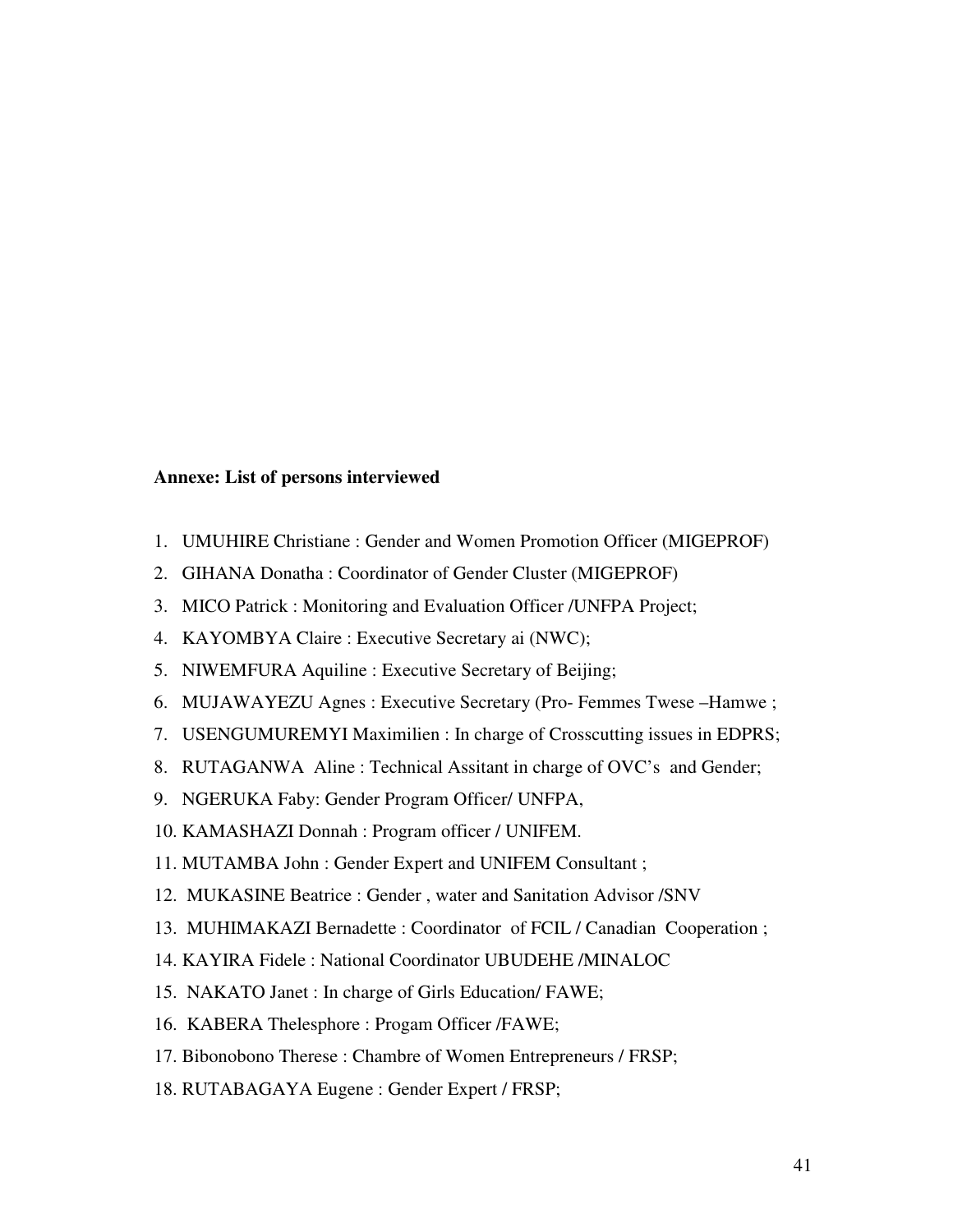19. Murangwa Albert: Executive Secretary, National Youth Council

# **REFERENCES**

- 1. EAC SECRETARIAT , Gender and Community Development Framework, Arusha , 2006.
- 2. National Institute of Statistics Rwanda (NISR) , Preliminary Poverty Update Report: Integrated Living Conditions Survey 2005/06, Kigali, 2006 .
- 3. NISR , Demographic and Health Survey, Kigali, 2005.
- 4. NISR and World Food Programme, Comprehensive Food Security and Vulnerability Analysis (CFSVA), Kigali, 2006.
- 5. MIFOTRA, Politique Nationale de l'Emploi, 2005.
- 6. MIFOTRA , Five Year National Action Plan for Promoting Youth Employment , Kigali, 2005.
- 7. MIGEPROF, Profile of Gender in Rwanda, National Synthesis, Kigali, 2005.
- 8. MIGEPROF, National Gender Policy, Kigali, 2003
- 9. MIGEPROF, Rapports des réunions de coordination 2004
- 10. MIGEPROF Rapports des réunions avec les points Focaux en genre, 2007
- 11. MIGEPROFE, Etude quantitative sur les attitudes, les croyances et les pratiques de la culture en rapport avec le genre, analyse des résultats, Kigali, 2001